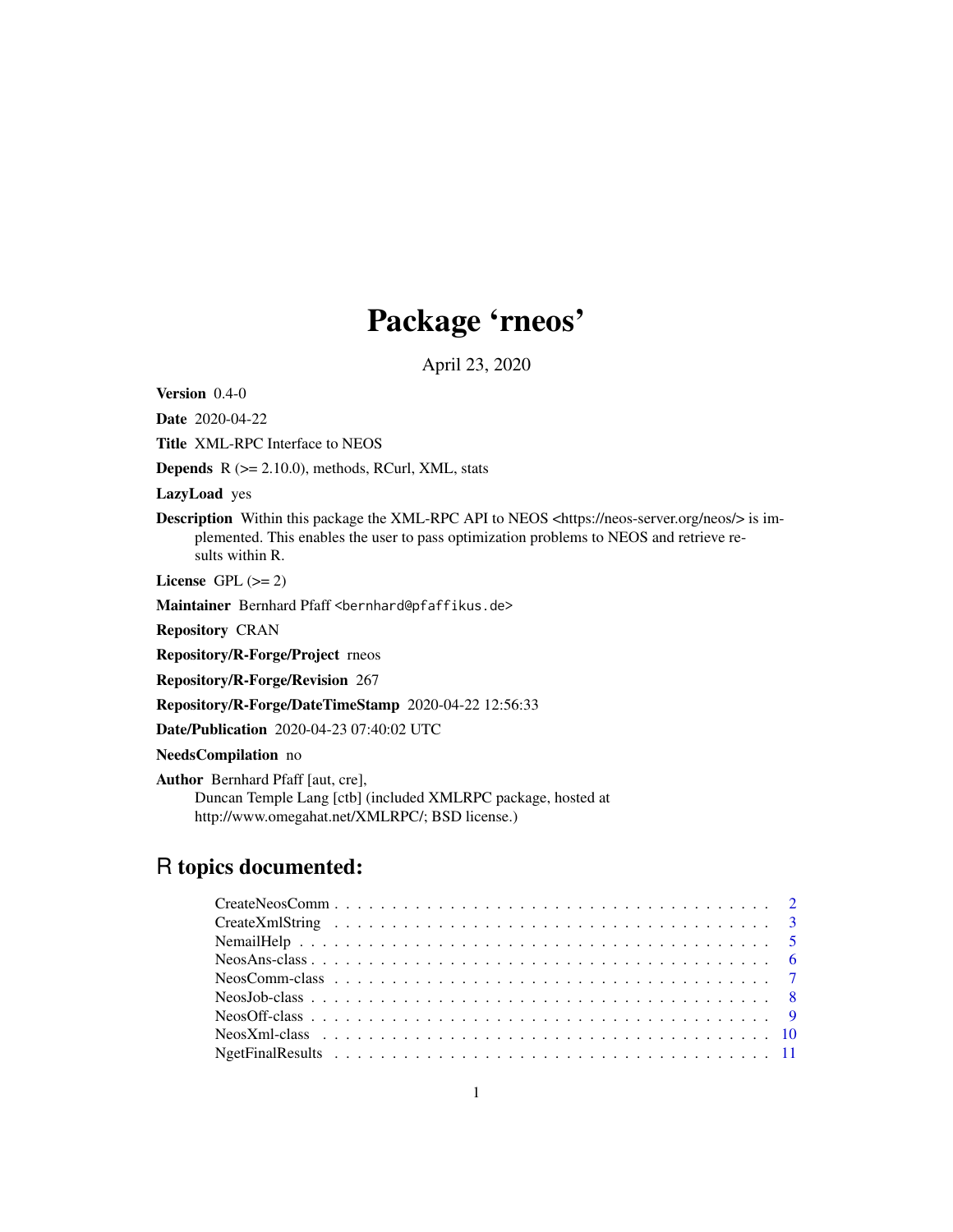<span id="page-1-0"></span>

| Index | 32 |
|-------|----|

<span id="page-1-1"></span>

CreateNeosComm *Creating an object for communications with NEOS*

### Description

This function creates an object of class NeosComm that will contain all necessary information for dealing with HTTP requests to NEOS. This object will be needed in all requests to NEOS and hence must be created in advance of XML-RPC requests.

### Usage

```
CreateNeosComm(curlopts = list(httpheader = c(`Content-Type` =
"text/xml", 'User-Agent' = "R"), port = 3333), curlhandle =
getCurlHandle())
```
#### Arguments

| curlopts   | A named list of elements that are passed as options to curl. By default, the<br>httpheader and the port options are preset. |
|------------|-----------------------------------------------------------------------------------------------------------------------------|
| curlhandle | An object of class CURLHandle. By default the returned object of getCurlHan-<br>$d$ le() is employed.                       |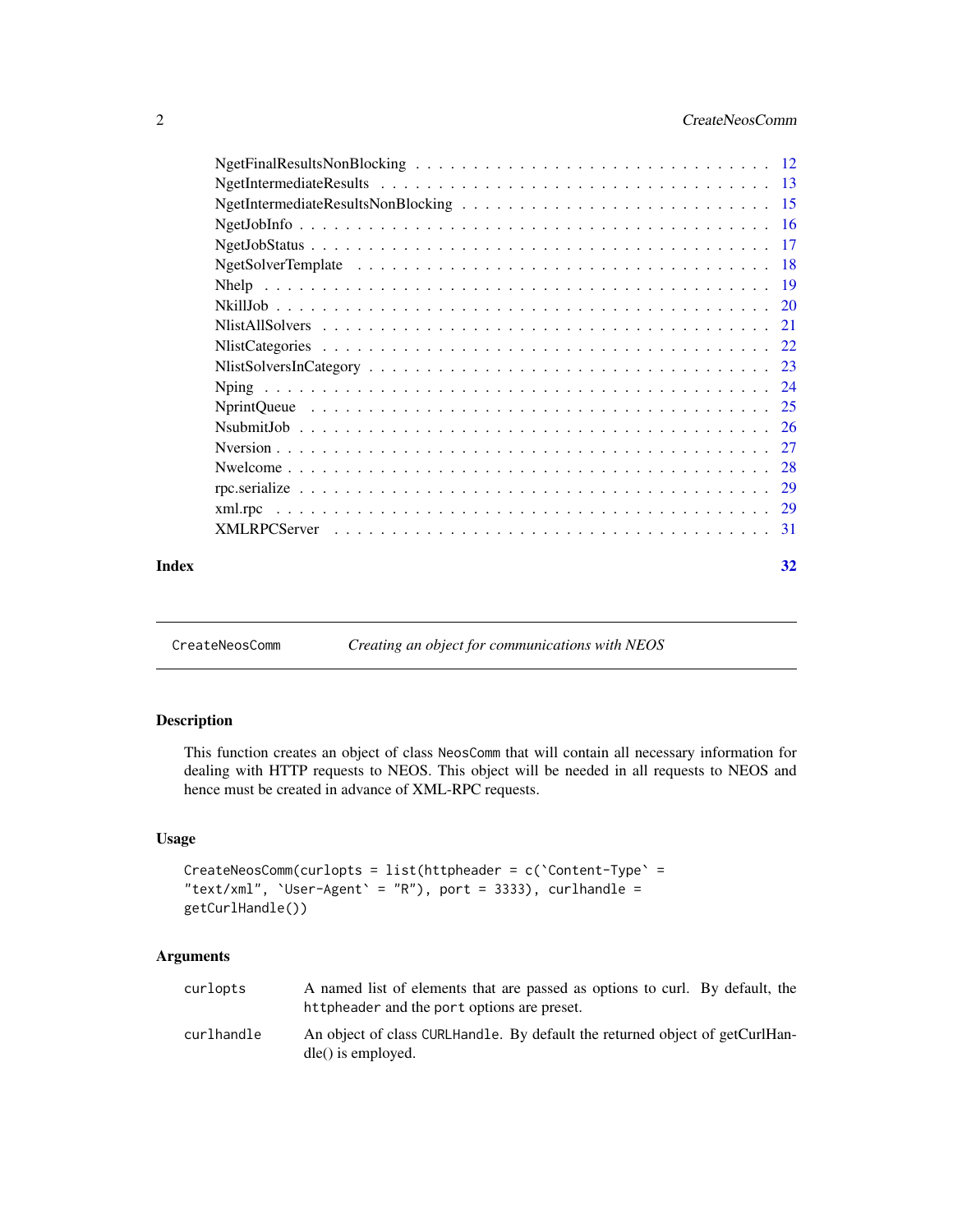### <span id="page-2-0"></span>CreateXmlString 3

#### Details

A list of valid curl options can be retrieved from listCurlOptions(). Please note, that the relevant HTTP-bodies within the requests will be created directly in the API-functions provided in this package and must not be provided as list elements in curloptions. However, if one accesses NEOS *via* a Proxy-Server, for instance, than the values for the relevant options must be set within the list-argument curlopts. The values of the returned object will be passed down to the function xml.rpc() which is utilised for all calls to the function Nfoo contained in this package. Hereby, foo signify the name of NEOS-API.

### Value

An object of class NeosComm.

#### Author(s)

Bernhard Pfaff

### References

NEOS API: <https://neos-server.org/neos/xml-rpc.html>

#### See Also

[NeosComm](#page-6-1)

#### Examples

```
## Not run:
nc <- CreateNeosComm()
nc
## End(Not run)
```
<span id="page-2-1"></span>CreateXmlString *Inserting CDATA into XML-templates of NEOS*

#### Description

With this function the information for XML-templates can be inserted. Ordinarily, one creates an object with the function NgetSolverTemplate() first and then inserts the requested CDATA fields of this XML-form with this function.

#### Usage

CreateXmlString(neosxml, cdatalist)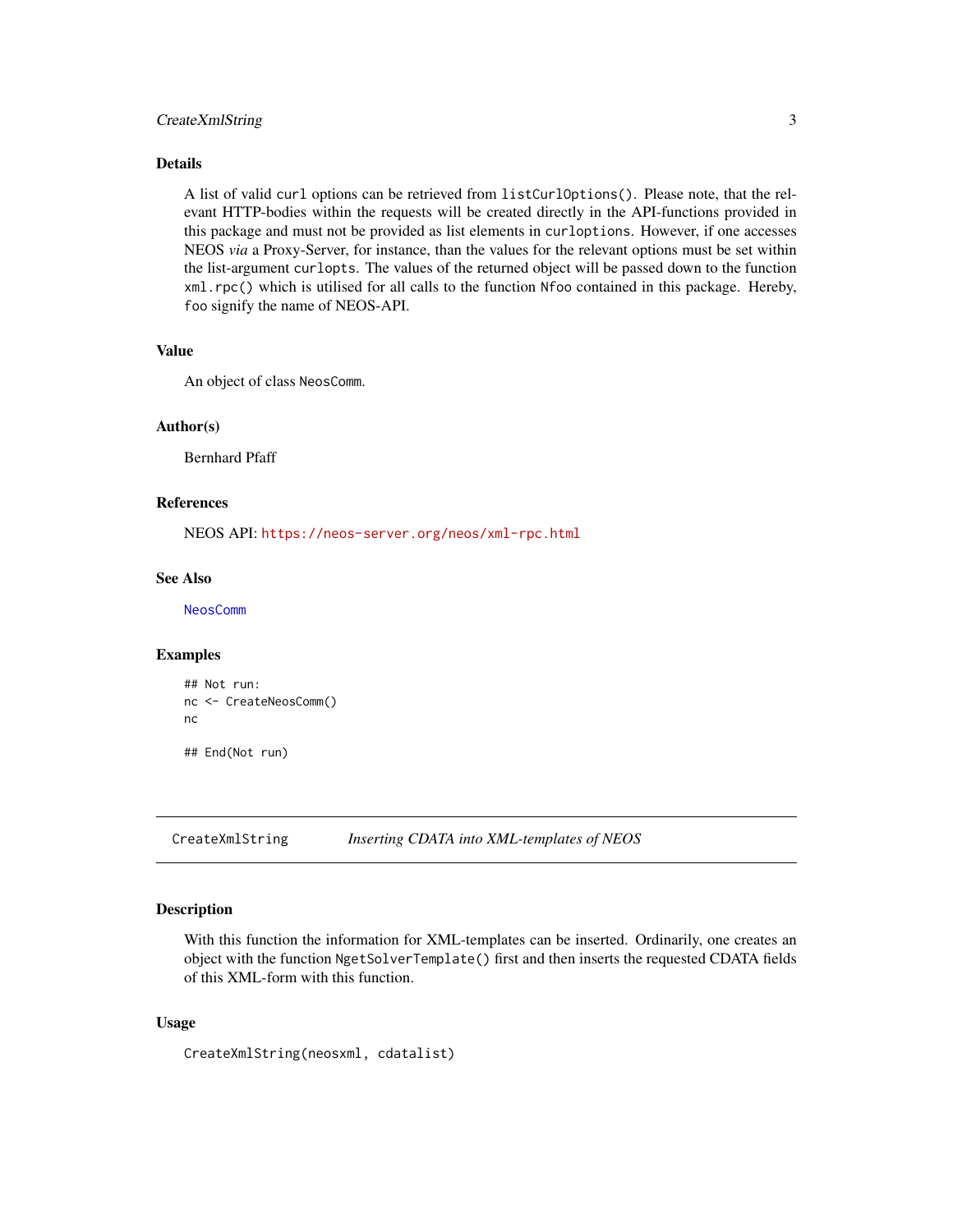#### <span id="page-3-0"></span>Arguments

| neosxml   | An object of class NeosXml created with the function NgetSolverTemplate(). |
|-----------|----------------------------------------------------------------------------|
| cdatalist | A named list object with the CDATA tags to be filled.                      |

#### Value

A character string containing the specified optimization problem, which can then be used in a call to NsubmitJob().

### Author(s)

Bernhard Pfaff

## References

NEOS API: <https://neos-server.org/neos/xml-rpc.html>

### See Also

[NeosXml](#page-9-1) and [NgetSolverTemplate](#page-17-1)

#### Examples

```
## Not run:
```

```
tmp <-NgetSolverTemplate(category = "go", solvername = "ASA",
inputMethod = "AMPL")
## setting path to example model and data file
modf <- system.file("ExAMPL", "diet.mod", package = "rneos")
datf <- system.file("ExAMPL", "diet.dat", package = "rneos")
## import of file contents
modc <- paste(paste(readLines(modf), collapse = "\n"), "\n")
cat(modc)
datc <- paste(paste(readLines(datf), collapse = "\n"), "\n")
cat(datc)
## create list object
argslist \leftarrow list(model = mode, data = date, commands = "",comments = "")## create XML string
xmls <- CreateXmlString(neosxml = tmp, cdatalist = argslist)
xmls
```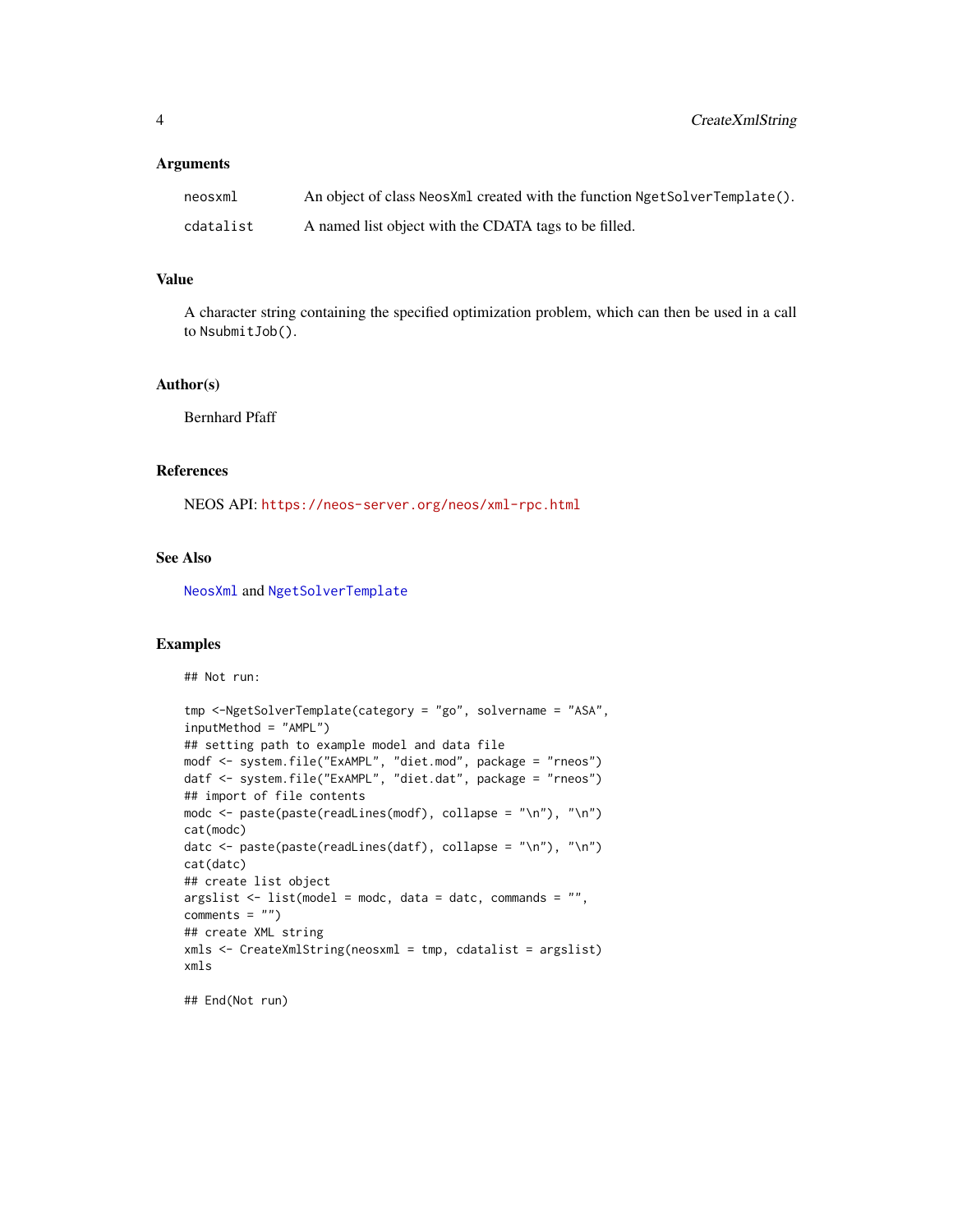<span id="page-4-0"></span>

This functions calls the XML-RPC method "emailHelp()" of NEOS and returns general help message for email users.

### Usage

NemailHelp(convert = TRUE, nc = CreateNeosComm())

### Arguments

| convert | Logical, if convert $=$ TRUE (the default) the value of the returned XML-RPC<br>result is extracted and returned as character, otherwise the XML-RPC string is<br>returned. |
|---------|-----------------------------------------------------------------------------------------------------------------------------------------------------------------------------|
| nc.     | Object of class NeosComm: By default, this argument is set by calling CreateNeosComm()<br>and thereby using the default values of this function.                            |

#### Value

An object of class NeosAns.

### Author(s)

Bernhard Pfaff

### References

NEOS API: <https://neos-server.org/neos/xml-rpc.html>

### See Also

[NeosAns](#page-5-1) and [CreateNeosComm](#page-1-1)

### Examples

## Not run:

NemailHelp()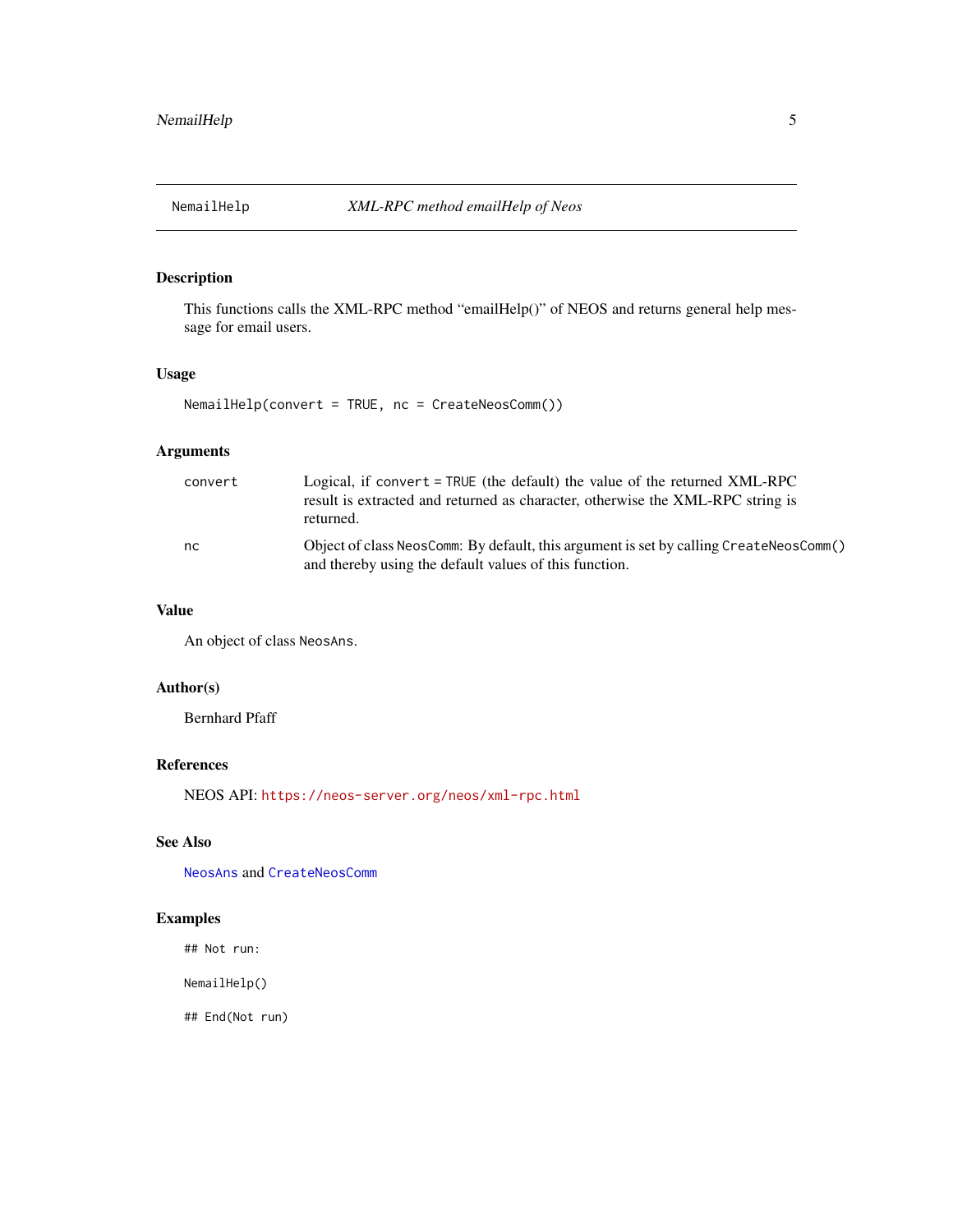<span id="page-5-1"></span><span id="page-5-0"></span>NeosAns-class *Class "NeosAns"*

#### Description

Objects of this class contain the returned results from NEOS as well as information on which kind of query has been sent and how it was sent.

#### Objects from the Class

Objects can be created by calls of the form new("NeosAns",...) or more conveniently by calling the relevant R API functions.

### Slots

ans: Object of class "character": The returned XML-RPC of NEOS as character string.

method: Object of class "character": The name of the called API function.

call: Object of class "call": The call to the generating function of the object.

nc: Object of class "NeosComm": The NeosComm object that has been used in the request to NEOS.

### Methods

show signature(object = "NeosAns"): Returns the converted slot ans from an object of class NeosAns.

#### Author(s)

Bernhard Pfaff

### References

NEOS API: <https://neos-server.org/neos/xml-rpc.html>

### See Also

[NeosComm](#page-6-1)

#### Examples

showClass("NeosAns")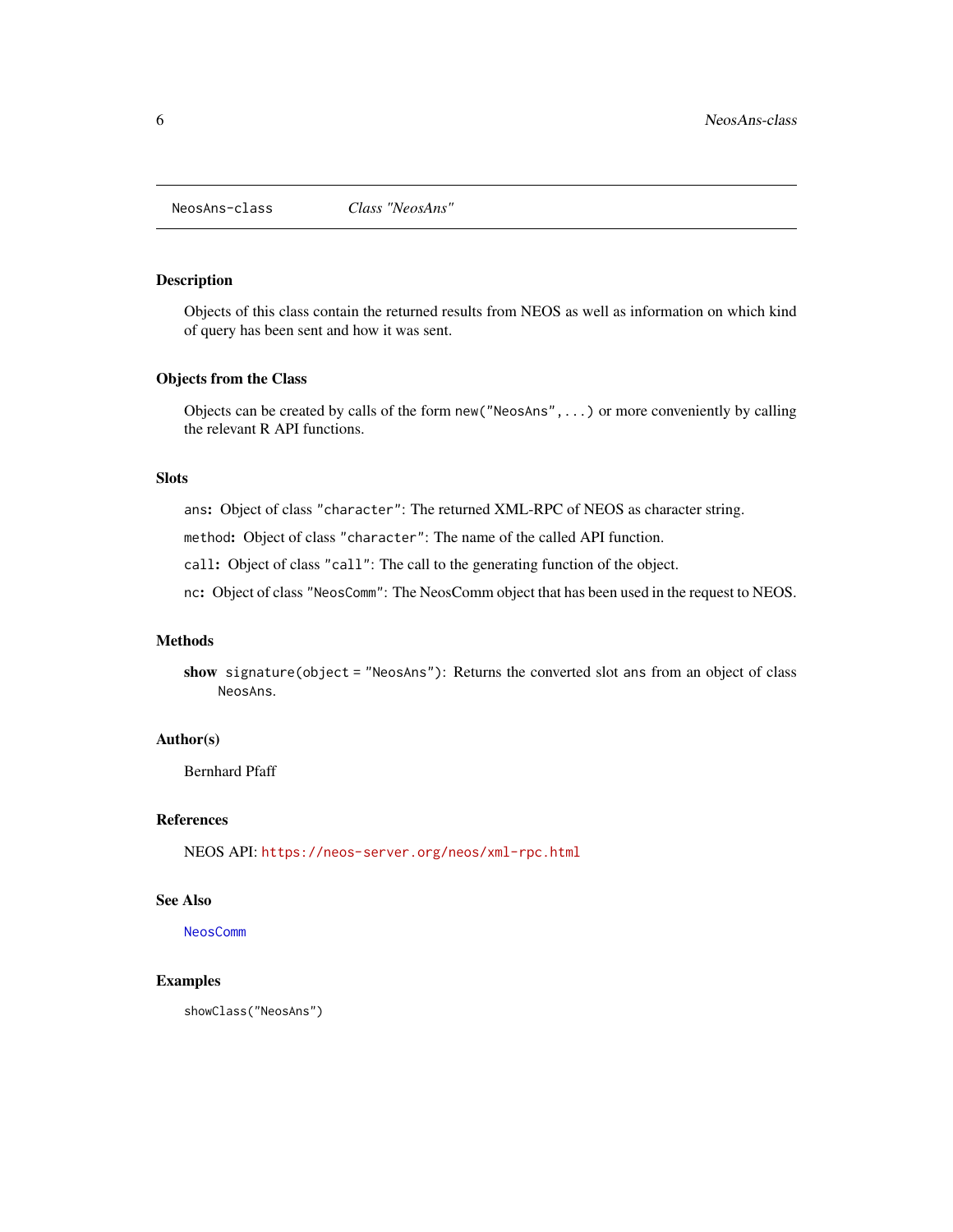<span id="page-6-1"></span><span id="page-6-0"></span>The purpose of this class is to gather the relevant information needed for HTTP requests that is passed to NEOS.

### Objects from the Class

Objects can be created by calls of the form new("NeosComm",...) or more conveniently by creating an object from CreateNeosComm().

### **Slots**

url: Object of class "character": The URL to NEOS, *i.e.*, <http://www.neos-server.org>

curlopts: Object of class "list": A named list of valid Curl options.

curlhandle: Object of class "CURLHandle": Objects of this class can be created and altered with getCurlHandle()

### Methods

No methods defined with class "NeosComm" in the signature.

### Author(s)

Bernhard Pfaff

### References

Omegahat web site for RCurl: <http://www.omegahat.net/RCurl>, and libcurl web site: <http://curl.haxx.se>

### See Also

[CreateNeosComm](#page-1-1), [getCurlHandle](#page-0-0) and [CURLHandle-class](#page-0-0)

### Examples

```
showClass("NeosComm")
## Not run:
nc <- CreateNeosComm()
nc
## End(Not run)
```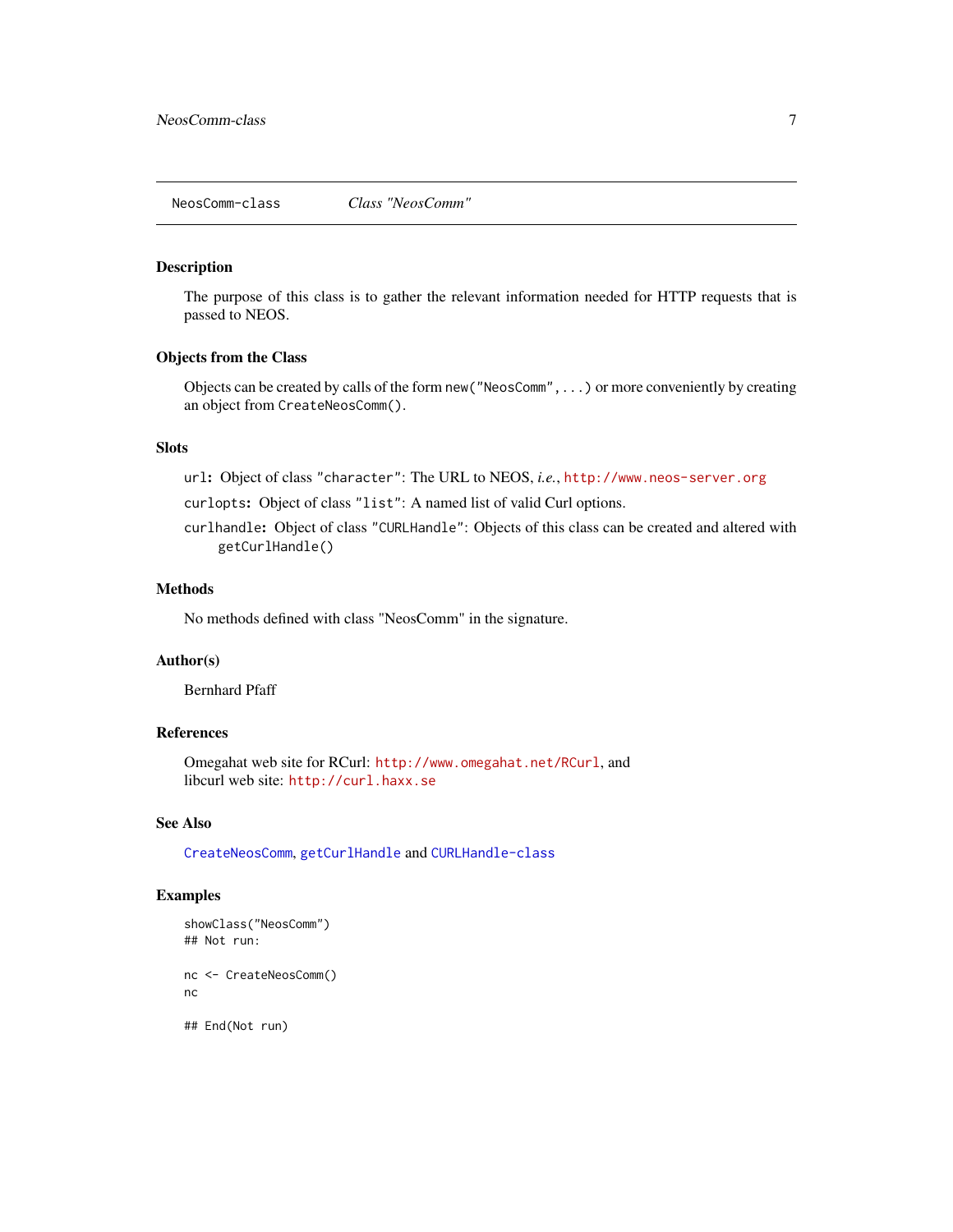<span id="page-7-1"></span><span id="page-7-0"></span>

Objects of this class contain among other slots the returned jobnumber and password for jobs submitted to NEOS. Objects of this class can then be used for retrieving the optimization results.

#### Objects from the Class

Objects can be created by calls of the form new("NeosJob",...) or more conveniently by calling the relevant R API function NsubmitJob.

### **Slots**

jobnumber: Object of class "numeric": The returned job number.

password: Object of class "character": The returned pass word.

method: Object of class "character": The name of the called API function.

call: Object of class "call": The call to the generating function of the object.

nc: Object of class "NeosComm": The NeosComm object that has been used in the request to NEOS.

#### Methods

show signature(object = "NeosJob"): Displays the slots jobnumber and password from an object of class NeosJob.

#### Author(s)

Bernhard Pfaff

### References

NEOS API: <https://neos-server.org/neos/xml-rpc.html>

#### Examples

```
showClass("NeosJob")
## Not run:
tmp <-NgetSolverTemplate(category = "go", solvername = "ASA",
inputMethod = "AMPL")
## setting path to example model and data file
modf <- system.file("ExAMPL", "diet.mod", package = "rneos")
datf <- system.file("ExAMPL", "diet.dat", package = "rneos")
## import of file contents
modc <- paste(paste(readLines(modf), collapse = "\n"), "\n")
datc <- paste(paste(readLines(datf), collapse = "\n"), "\n")
## create list object
argslist \leftarrow list(model = mode, data = date, commands = "",
```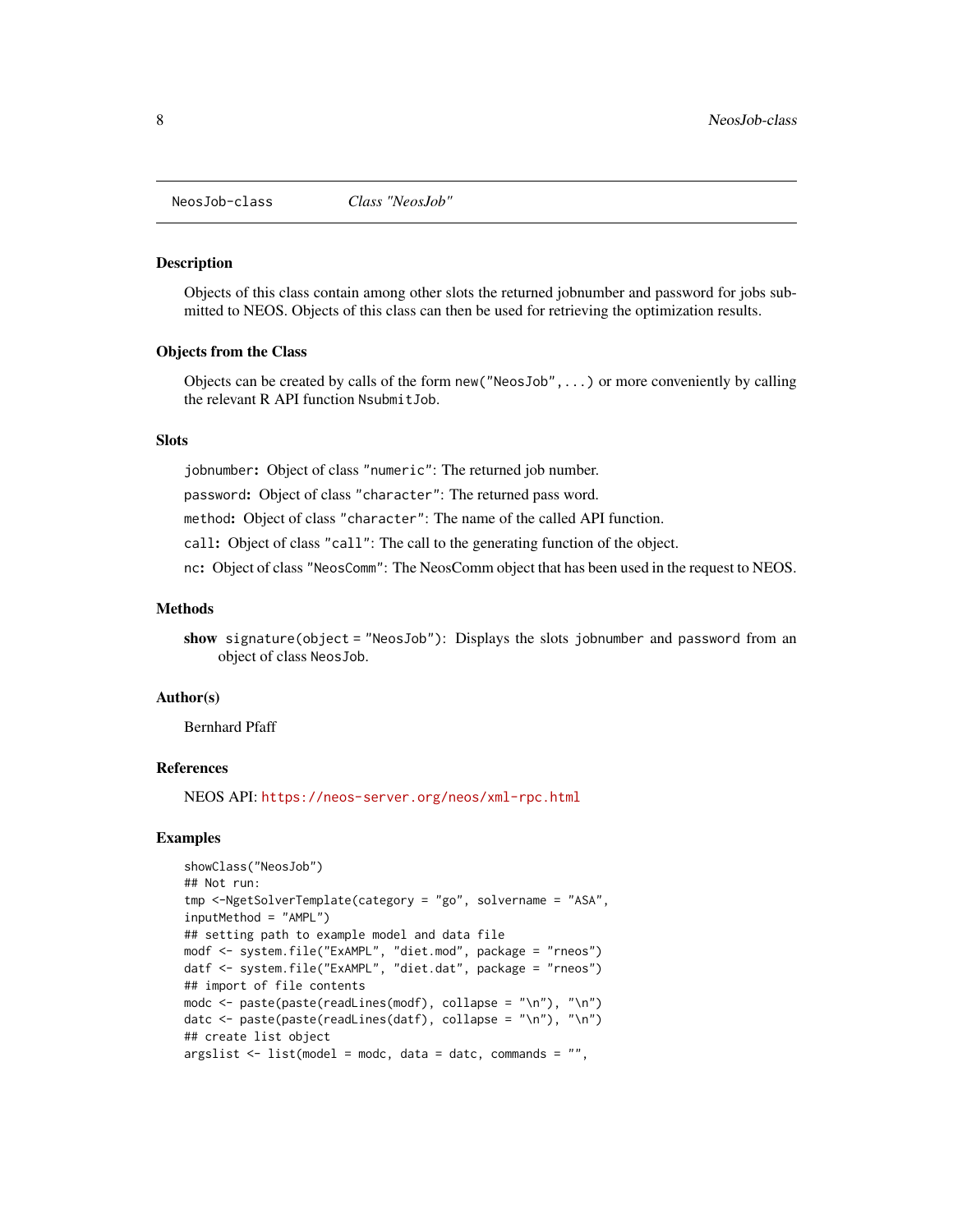### <span id="page-8-0"></span>NeosOff-class 9

```
comments = ")
## create XML string
xmls <- CreateXmlString(neosxml = tmp, cdatalist = argslist)
NsubmitJob(xmlstring = xmls, user = "rneos", interface = "", id = \theta)
## End(Not run)
```
<span id="page-8-1"></span>NeosOff-class *Class "NeosOff"*

#### Description

Objects of this class contain among other slots the partial result and the offset.

#### Objects from the Class

Objects can be created by calls of the form new("NeosOff",...).

#### Slots

ans: Object of class "character": The partial result returned from NEOS.

offset: Object of class "integer": The integer offset until the results have been returned.

jobnumber: Object of class "numeric": The returned job number.

password: Object of class "character": The returned pass word.

method: Object of class "character": The name of the called API function.

call: Object of class "call": The call to the generating function of the object.

nc: Object of class "NeosComm": The NeosComm object that has been used in the request to NEOS.

#### Methods

update Updates an object of class NeosOff.

### Author(s)

Bernhard Pfaff

#### References

NEOS API: <https://neos-server.org/neos/xml-rpc.html>

#### Examples

showClass("NeosOff")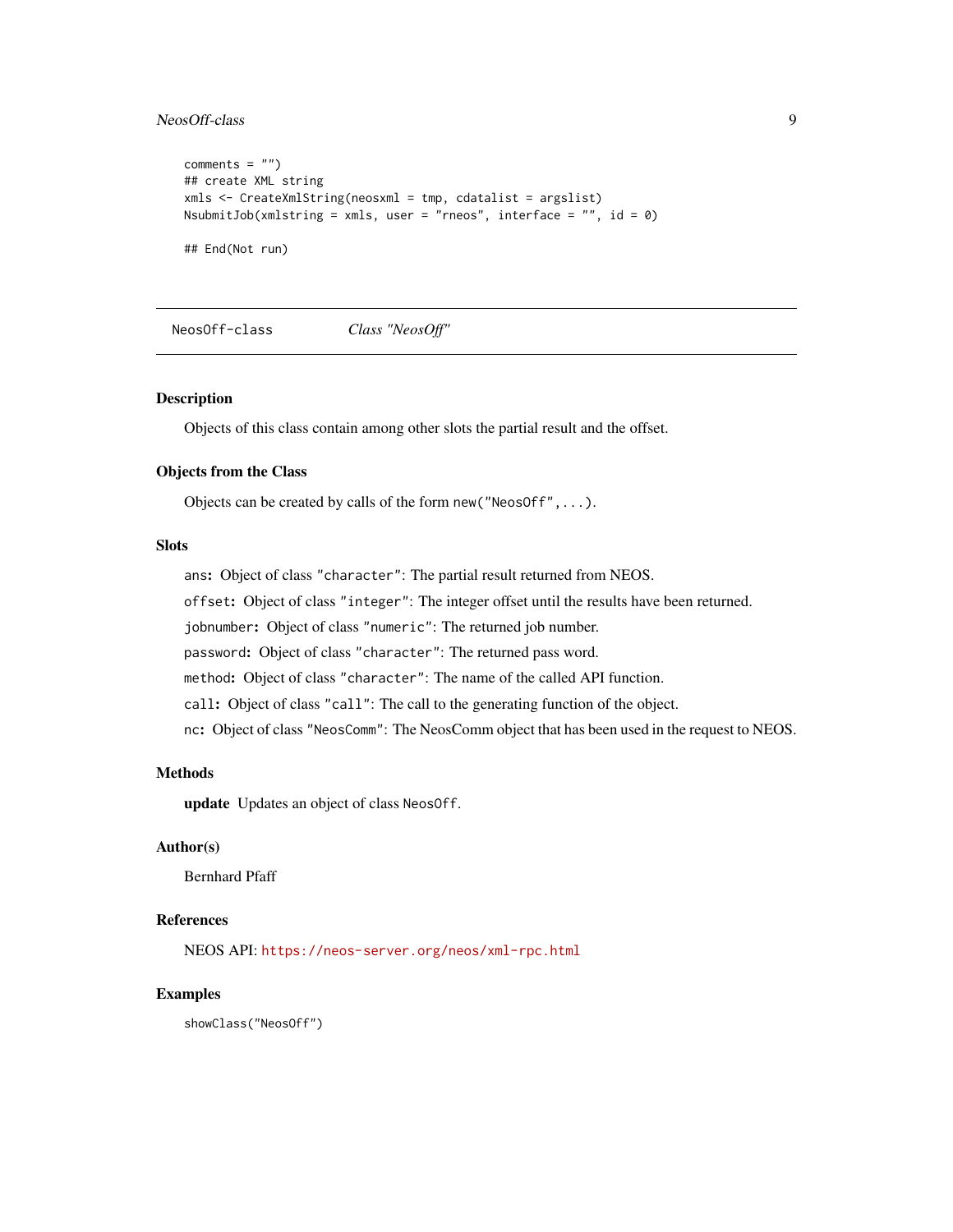<span id="page-9-1"></span><span id="page-9-0"></span>

Objects of this class contain the returned results from NEOS as well as information on which kind of query has been sent and how it was sent.

#### Objects from the Class

Objects can be created by calls of the form new("NeosXml",...) or more conveniently by calling the relevant R API functions.

#### Slots

xml: Object of class "XMLNode": The returned and converted XML-template of NEOS.

method: Object of class "character": The name of the called API function.

call: Object of class "call": The call to the generating function of the object.

nc: Object of class "NeosComm": The NeosComm object that has been used in the request to NEOS.

### Methods

show signature(object = "NeosXml"): Returns the converted slot xml from an object of class NeosXml.

#### Author(s)

Bernhard Pfaff

#### References

NEOS API: <https://neos-server.org/neos/xml-rpc.html>

#### See Also

[NeosComm](#page-6-1)

#### Examples

```
showClass("NeosXml")
## Not run:
```

```
tmp <-NgetSolverTemplate(category = "go", solvername = "ASA",
inputMethod = "AMPL")
## setting path to example model and data file
modf <- system.file("ExAMPL", "diet.mod", package = "rneos")
datf <- system.file("ExAMPL", "diet.dat", package = "rneos")
## import of file contents
```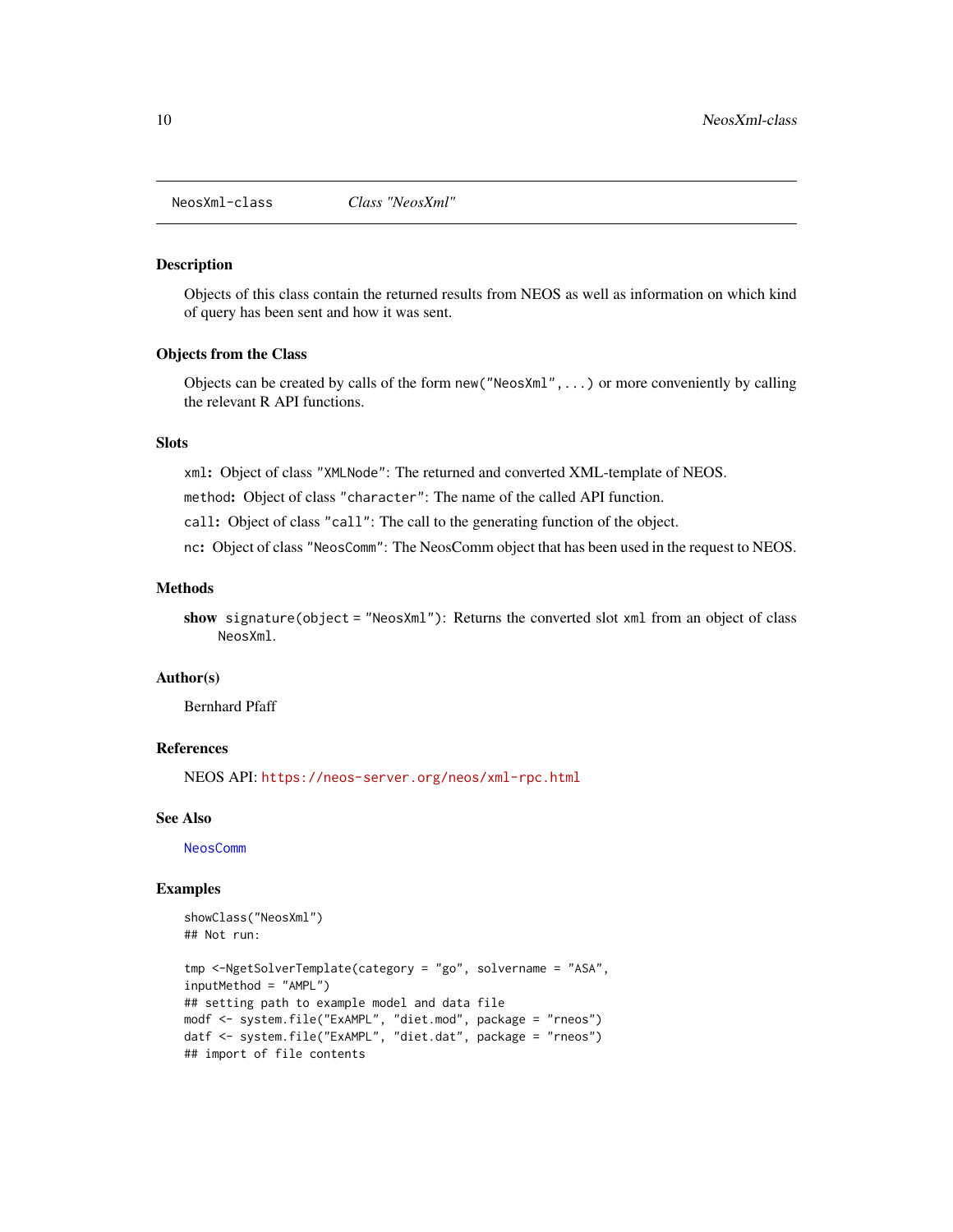### <span id="page-10-0"></span>NgetFinalResults 11

```
modc <- paste(paste(readLines(modf), collapse = "\n"), "\n")
datc <- paste(paste(readLines(datf), collapse = "\n"), "\n")
## create list object
argslist \leq list(model = modc, data = datc, commands = "",
comments = "")## create XML string
xmls <- CreateXmlString(neosxml = tmp, cdatalist = argslist)
test <- NsubmitJob(xmlstring = xmls, user = "rneos", interface = "",
id = 0NgetJobStatus(obj = test, convert = TRUE)
NgetJobInfo(obj = test, convert = TRUE)
NgetFinalResults(obj = test, convert = TRUE)
```
## End(Not run)

NgetFinalResults *XML-RPC method getFinalResults of Neos*

### Description

This functions calls the XML-RPC method "getFinalResults()" of NEOS, which gets results of a job submitted to NEOS. If the job is still running, then this function will hang until the job is finished.

#### Usage

NgetFinalResults(obj, convert = TRUE)

#### Arguments

| obi     | NeosJob, an object of class NeosJob as returned by the function Nsubmit Job.                                                                                                                  |
|---------|-----------------------------------------------------------------------------------------------------------------------------------------------------------------------------------------------|
| convert | Logical, if convert = $TRUE$ (the default) the value of the returned XML-RPC<br>result is extracted and returned as character, otherwise the XML-RPC string is<br>returned (base-64 encoded). |
|         |                                                                                                                                                                                               |

#### Value

An object of class NeosAns.

#### Author(s)

Bernhard Pfaff

### References

NEOS API: <https://neos-server.org/neos/xml-rpc.html>

### See Also

[NeosAns](#page-5-1) and [NsubmitJob](#page-25-1)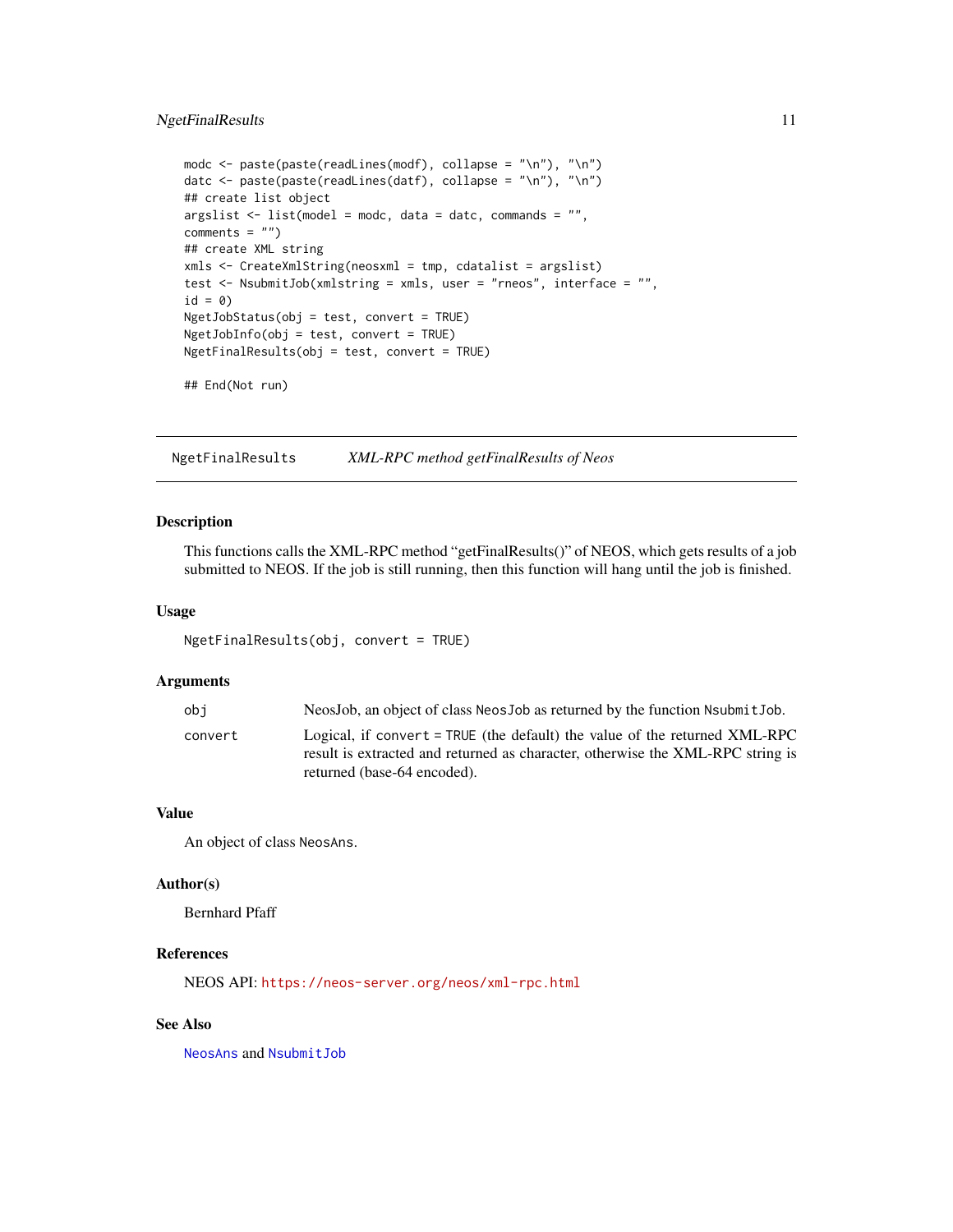#### Examples

```
## Not run:
tmp <-NgetSolverTemplate(category = "lp", solvername = "MOSEK",
                         inputMethod = "AMPL")
## setting path to example model and data file
modf <- system.file("ExAMPL", "diet.mod", package = "rneos")
datf <- system.file("ExAMPL", "diet.dat", package = "rneos")
## import of file contents
modc <- paste(paste(readLines(modf), collapse = "\n"), "\n")
datc \leq paste(paste(readLines(datf), collapse = "\n"), "\n")
## create list object
argslist \leftarrow list(model = mode, data = date, commands = "",comments = ")
## create XML string
xmls <- CreateXmlString(neosxml = tmp, cdatalist = argslist)
test <- NsubmitJob(xmlstring = xmls, user = "rneos", interface = "",
id = 0NgetFinalResults(obj = test, convert = TRUE)
## End(Not run)
```
NgetFinalResultsNonBlocking

*XML-RPC method getFinalResultsNonBlocking of Neos*

### Description

This functions calls the XML-RPC method "getFinalResultsNonBlocking()" of NEOS, which gets results of a job submitted to NEOS. If the job is still running, then this function will return an empty string (base-64 encoded).

### Usage

NgetFinalResultsNonBlocking(obj, convert = TRUE)

#### Arguments

| obi     | NeosJob, an object of class NeosJob as returned by the function Nsubmit Job.                                                                                                                  |
|---------|-----------------------------------------------------------------------------------------------------------------------------------------------------------------------------------------------|
| convert | Logical, if convert = $TRUE$ (the default) the value of the returned XML-RPC<br>result is extracted and returned as character, otherwise the XML-RPC string is<br>returned (base-64 encoded). |
|         |                                                                                                                                                                                               |

### Value

An object of class NeosAns.

#### Author(s)

Bernhard Pfaff

<span id="page-11-0"></span>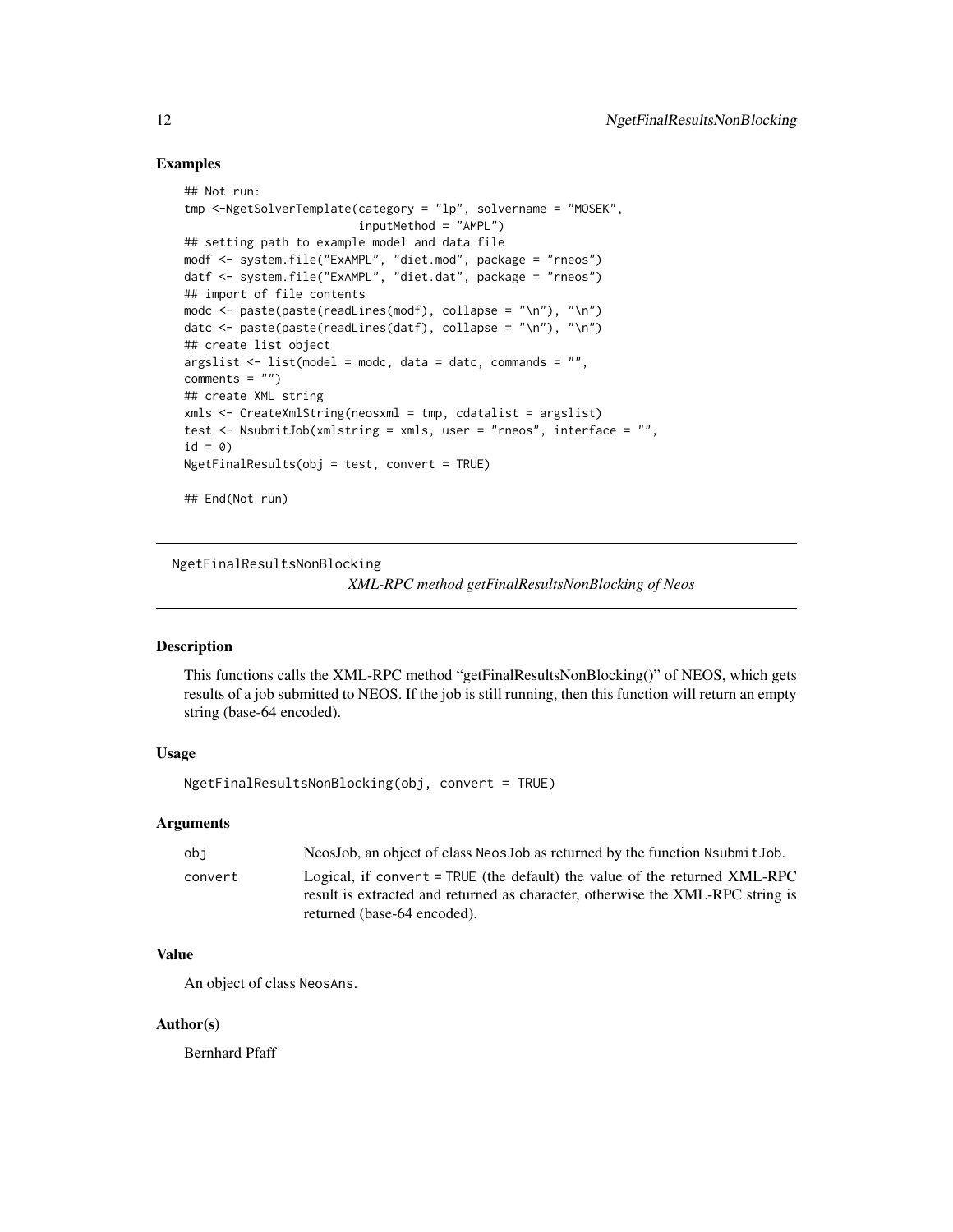#### <span id="page-12-0"></span>References

NEOS API: <https://neos-server.org/neos/xml-rpc.html>

#### See Also

[NeosAns](#page-5-1) and [NsubmitJob](#page-25-1)

#### Examples

## Not run:

```
tmp <-NgetSolverTemplate(category = "go", solvername = "ASA",
inputMethod = "AMPL")
## setting path to example model and data file
modf <- system.file("ExAMPL", "diet.mod", package = "rneos")
datf <- system.file("ExAMPL", "diet.dat", package = "rneos")
## import of file contents
modc <- paste(paste(readLines(modf), collapse = "\n"), "\n")
datc <- paste(paste(readLines(datf), collapse = "\n"), "\n")
## create list object
argslist \leftarrow list(model = mode, data = date, commands = "",comments = ")
## create XML string
xmls <- CreateXmlString(neosxml = tmp, cdatalist = argslist)
test <- NsubmitJob(xmlstring = xmls, user = "rneos", interface = "",
id = 0NgetFinalResultsNonBlocking(obj = test, convert = TRUE)
```
## End(Not run)

NgetIntermediateResults

*XML-RPC method getIntermediateResults of Neos*

#### Description

This functions calls the XML-RPC method "getIntermediateResults()" of NEOS, which returns intermediate results of a job submitted to NEOS, starting at the character offset up to the last received data. Intermediate results are usually the standard output of the solver daemon. If the job is still running, then this function will hang until another packet of output is sent to NEOS or the job is finished. This function will return a tuple of thebase-64 encoded object and the new offset (object, newoffset). The offset refers to uncoded characters.

#### Usage

```
NgetIntermediateResults(obj, offset = NULL, convert = TRUE)
```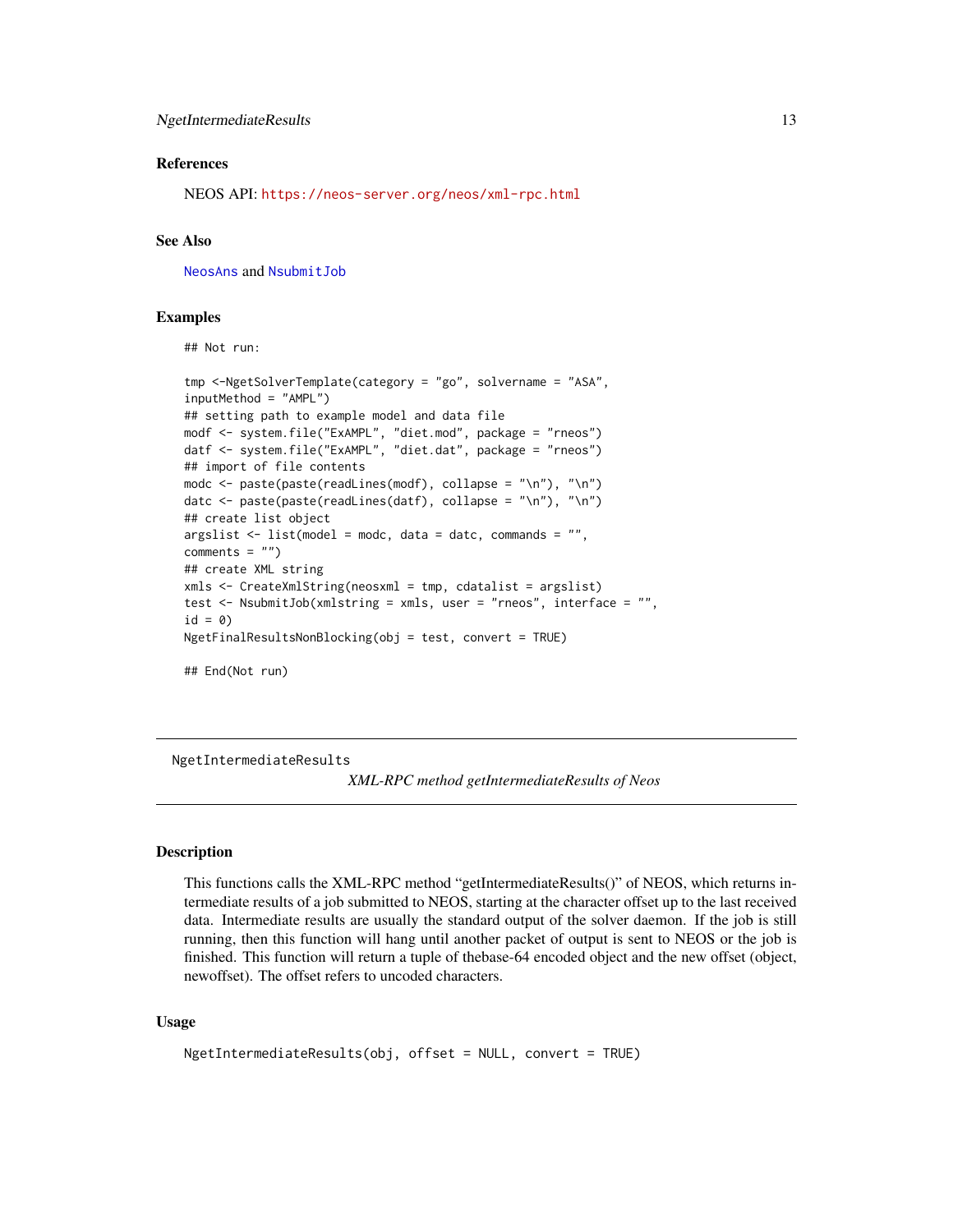#### <span id="page-13-0"></span>Arguments

| obi     | NeosJob, an object of class NeosJob as returned by the function NsubmitJob.                                                                                                                     |
|---------|-------------------------------------------------------------------------------------------------------------------------------------------------------------------------------------------------|
| offset  | Integer, the offset from which on the results are returned. In a first run this is set<br>to integer $(0)$ .                                                                                    |
| convert | Logical, if convert = $TRUE$ (the default) the value of the returned $XML-RPC$<br>result is extracted and returned as character, otherwise the XML-RPC string is<br>returned (base-64 encoded). |

#### Value

An object of class NeosOff.

### Author(s)

Bernhard Pfaff

### References

NEOS API: <https://neos-server.org/neos/xml-rpc.html>

### See Also

[NeosOff](#page-8-1) and [NsubmitJob](#page-25-1)

### Examples

## Not run:

```
tmp <-NgetSolverTemplate(category = "go", solvername = "ASA",
inputMethod = "AMPL")
## setting path to example model and data file
modf <- system.file("ExAMPL", "diet.mod", package = "rneos")
datf <- system.file("ExAMPL", "diet.dat", package = "rneos")
## import of file contents
modc <- paste(paste(readLines(modf), collapse = "\n"), "\n")
datc <- paste(paste(readLines(datf), collapse = "\n"), "\n")
## create list object
argslist <- list(model = modc, data = datc, commands = "",
comments = "")## create XML string
xmls <- CreateXmlString(neosxml = tmp, cdatalist = argslist)
test <- NsubmitJob(xmlstring = xmls, user = "rneos", interface = "",
id = 0)NgetIntermediateResults(obj = test, convert = TRUE)
```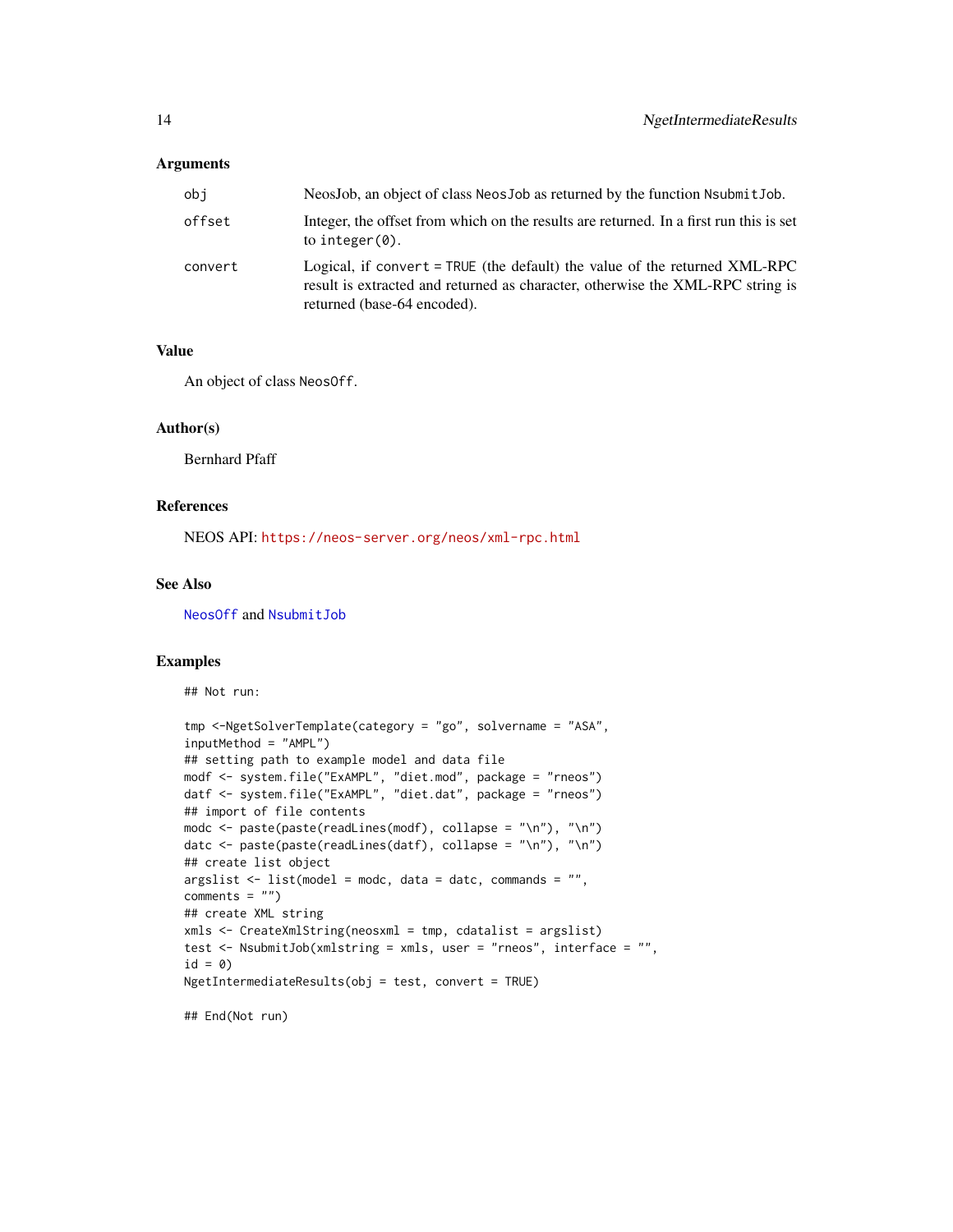<span id="page-14-0"></span>NgetIntermediateResultsNonBlocking

*XML-RPC method getIntermediateResultsNonBlocking of Neos*

### Description

This functions calls the XML-RPC method "getIntermediateResultsNonBlocking()" of NEOS, which returns intermediate results of a job submitted to NEOS, starting at the character offset up to the last received data. Intermediate results are usually the standard output of the solver daemon. If the job is still running, then this function will hang until another packet of output is sent to NEOS or the job is finished. This function will return a tuple of thebase-64 encoded object and the new offset (object, newoffset). The offset refers to uncoded characters.

#### Usage

NgetIntermediateResultsNonBlocking(obj, offset = NULL, convert = TRUE)

#### Arguments

| obj     | NeosJob, an object of class NeosJob as returned by the function Nsubmit Job.                                                                                                                |
|---------|---------------------------------------------------------------------------------------------------------------------------------------------------------------------------------------------|
| offset  | Integer, the offset from which on the results are returned. In a first run this is set<br>to integer $(0)$ .                                                                                |
| convert | Logical, if convert = TRUE (the default) the value of the returned XML-RPC<br>result is extracted and returned as character, otherwise the XML-RPC string is<br>returned (base-64 encoded). |

#### Value

An object of class NeosOff.

#### Author(s)

Bernhard Pfaff

#### References

NEOS API: <https://neos-server.org/neos/xml-rpc.html>

### See Also

[NeosOff](#page-8-1) and [NsubmitJob](#page-25-1)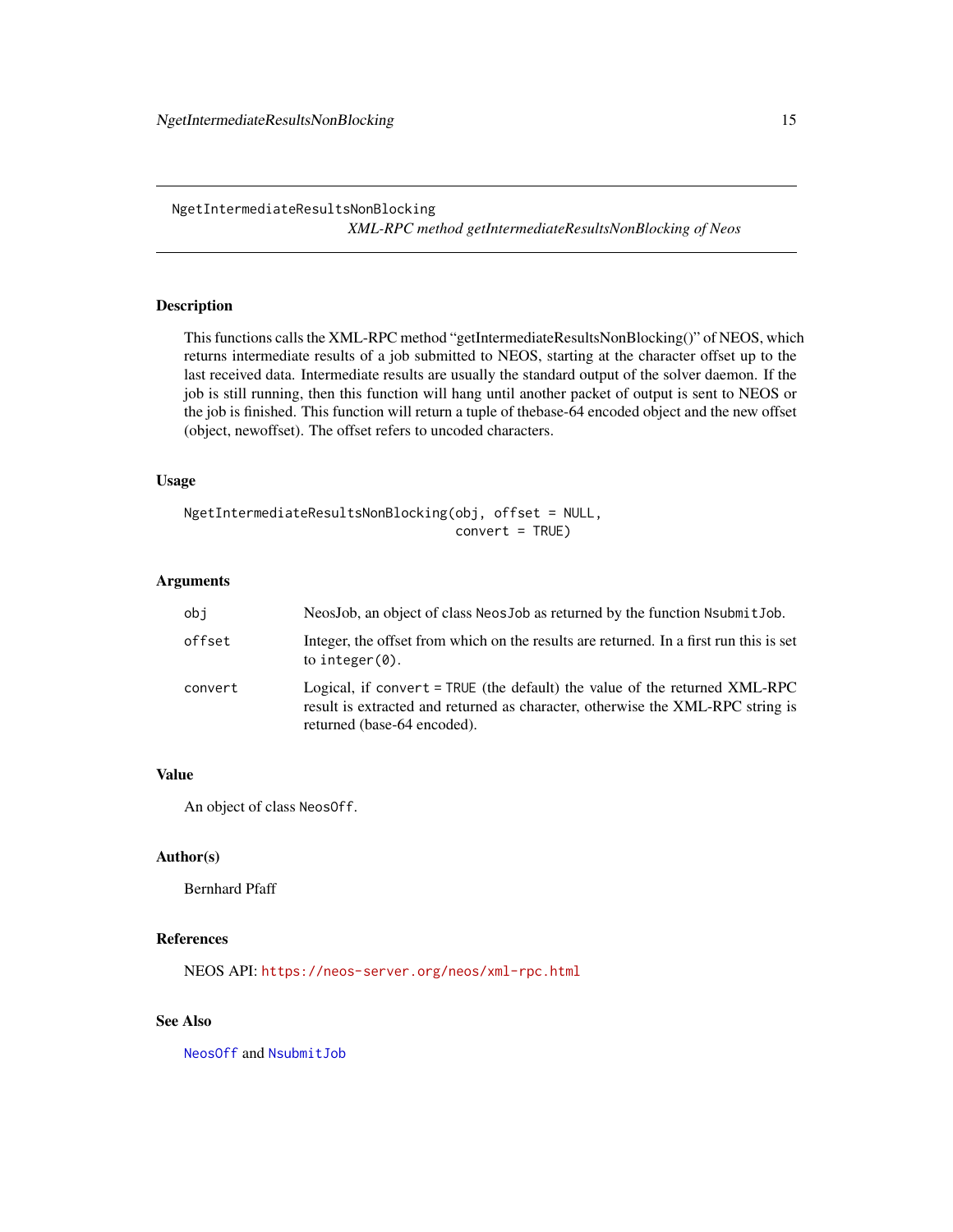### Examples

## Not run:

```
tmp <-NgetSolverTemplate(category = "go", solvername = "ASA",
inputMethod = "AMPL")
## setting path to example model and data file
modf <- system.file("ExAMPL", "diet.mod", package = "rneos")
datf <- system.file("ExAMPL", "diet.dat", package = "rneos")
## import of file contents
modc <- paste(paste(readLines(modf), collapse = "\n"), "\n")
datc <- paste(paste(readLines(datf), collapse = "\n"), "\n")
## create list object
argslist \leftarrow list(model = mode, data = date, commands = "",comments = ")
## create XML string
xmls <- CreateXmlString(neosxml = tmp, cdatalist = argslist)
test <- NsubmitJob(xmlstring = xmls, user = "rneos", interface = "",
id = 0NgetIntermediateResultsNonBlocking(obj = test, convert = TRUE)
```
## End(Not run)

NgetJobInfo *XML-RPC method getJobInfo of Neos*

### Description

This functions calls the XML-RPC method "getJobInfo()" of NEOS and returns a four-tuple (category, solver name, input, status).

#### Usage

```
NgetJobInfo(obj, convert = TRUE)
```
#### Arguments

| obi     | Object of class Neos Job, as returned by the function Nsubmit Job.                                                                                                        |
|---------|---------------------------------------------------------------------------------------------------------------------------------------------------------------------------|
| convert | Logical, if convert = TRUE (the default) the value of the returned XML-RPC<br>result is extracted and returned as character, otherwise the XML-RPC string is<br>returned. |

#### Value

An object of class NeosAns.

#### Author(s)

Bernhard Pfaff

<span id="page-15-0"></span>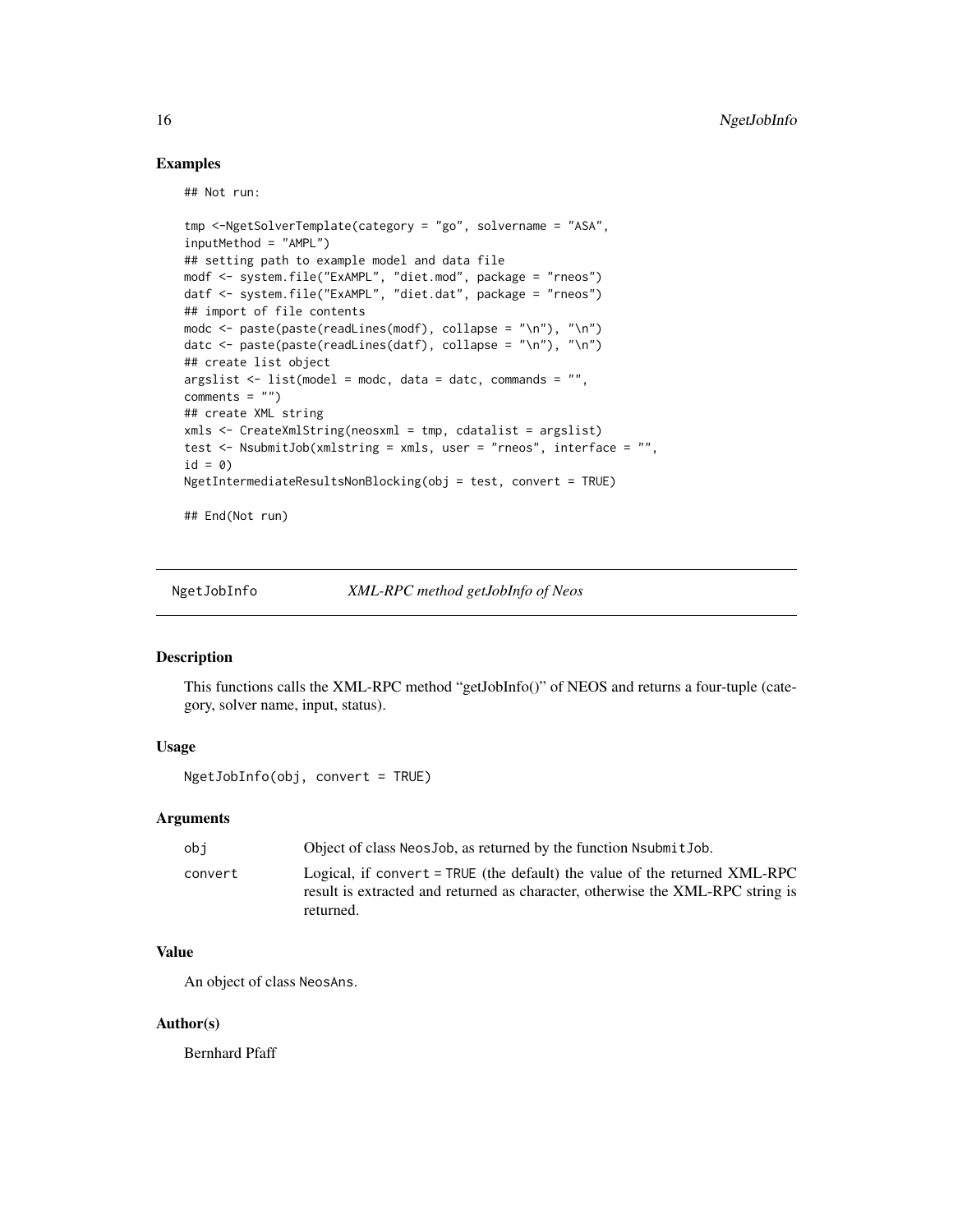#### <span id="page-16-0"></span>NgetJobStatus 17

#### References

NEOS API: <https://neos-server.org/neos/xml-rpc.html>

#### See Also

[NeosAns](#page-5-1), [NeosJob](#page-7-1) and [NgetJobStatus](#page-16-1)

#### Examples

## Not run:

```
tmp <-NgetSolverTemplate(category = "go", solvername = "ASA",
inputMethod = "AMPL")
## setting path to example model and data file
modf <- system.file("ExAMPL", "diet.mod", package = "rneos")
datf <- system.file("ExAMPL", "diet.dat", package = "rneos")
## import of file contents
modc <- paste(paste(readLines(modf), collapse = "\n"), "\n")
datc \leq paste(paste(readLines(datf), collapse = "\n"), "\n")
## create list object
argslist \leftarrow list(model = mode, data = date, commands = "",comments = "")## create XML string
xmls <- CreateXmlString(neosxml = tmp, cdatalist = argslist)
test <- NsubmitJob(xmlstring = xmls, user = "rneos", interface = "",
id = 0NgetJobInfo(obj = test, convert = TRUE)
## End(Not run)
```
<span id="page-16-1"></span>NgetJobStatus *XML-RPC method getJobStatus of Neos*

#### **Description**

This functions calls the XML-RPC method "getJobStatus()" of NEOS and returns an object of class NeosAns. The functions returns the current job status (either "Done", "Running", "Waiting", "Unknown Job" or "Bad Password").

#### Usage

```
NgetJobStatus(obj, convert = TRUE)
```
#### Arguments

| obi     | NeosJob, an object of class NeosJob as returned by the function NsubmitJob.                                                                                  |
|---------|--------------------------------------------------------------------------------------------------------------------------------------------------------------|
| convert | Logical, if convert = TRUE (the default) the value of the returned XML-RPC<br>result is extracted and returned as character, otherwise the XML-RPC string is |
|         | returned.                                                                                                                                                    |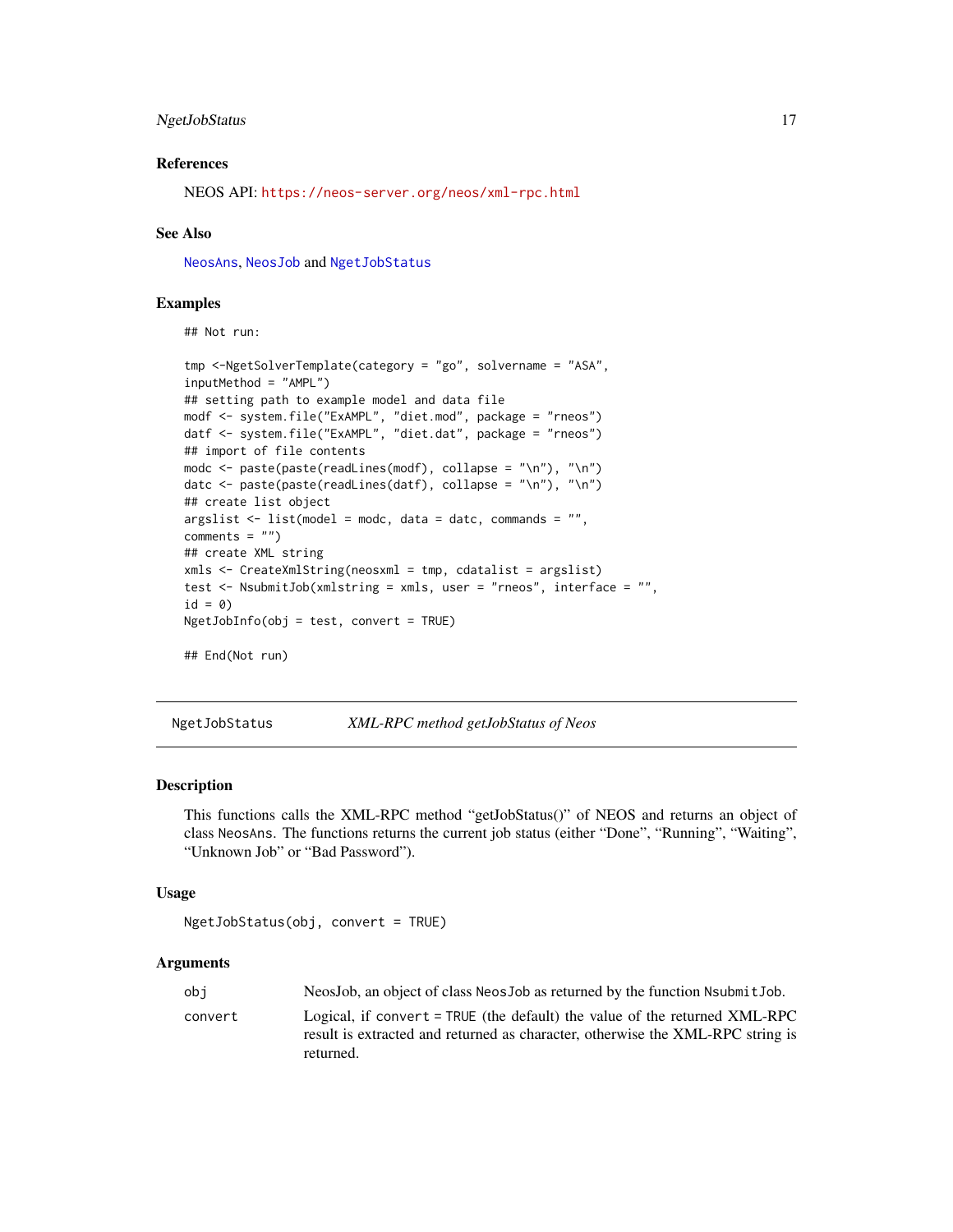#### Value

An object of class NeosAns.

#### Author(s)

Bernhard Pfaff

#### References

NEOS API: <https://neos-server.org/neos/xml-rpc.html>

#### See Also

[NeosAns](#page-5-1) and [NsubmitJob](#page-25-1)

#### Examples

```
## Not run:
tmp <-NgetSolverTemplate(category = "go", solvername = "ASA",
inputMethod = "AMPL")
## setting path to example model and data file
modf <- system.file("ExAMPL", "diet.mod", package = "rneos")
datf <- system.file("ExAMPL", "diet.dat", package = "rneos")
## import of file contents
modc <- paste(paste(readLines(modf), collapse = "\n"), "\n")
datc <- paste(paste(readLines(datf), collapse = "\n"), "\n")
## create list object
argslist \leftarrow list(model = mode, data = date, commands = "",comments = "")## create XML string
xmls <- CreateXmlString(neosxml = tmp, cdatalist = argslist)
test <- NsubmitJob(xmlstring = xmls, user = "rneos", interface = "",
id = 0)NgetJobStatus(obj = test, convert = TRUE)
## End(Not run)
```
<span id="page-17-1"></span>NgetSolverTemplate *XML-RPC method getSolverTemplate of Neos*

#### Description

This functions calls the XML-RPC method "getSolverTemplate()" of NEOS. If the solver category:solvername:inputMethod exists on NEOS, then an XML template is returned as an object of class NeosXml.

#### Usage

```
NgetSolverTemplate(category, solvername, inputMethod,
                  nc = CreateNeosComm())
```
<span id="page-17-0"></span>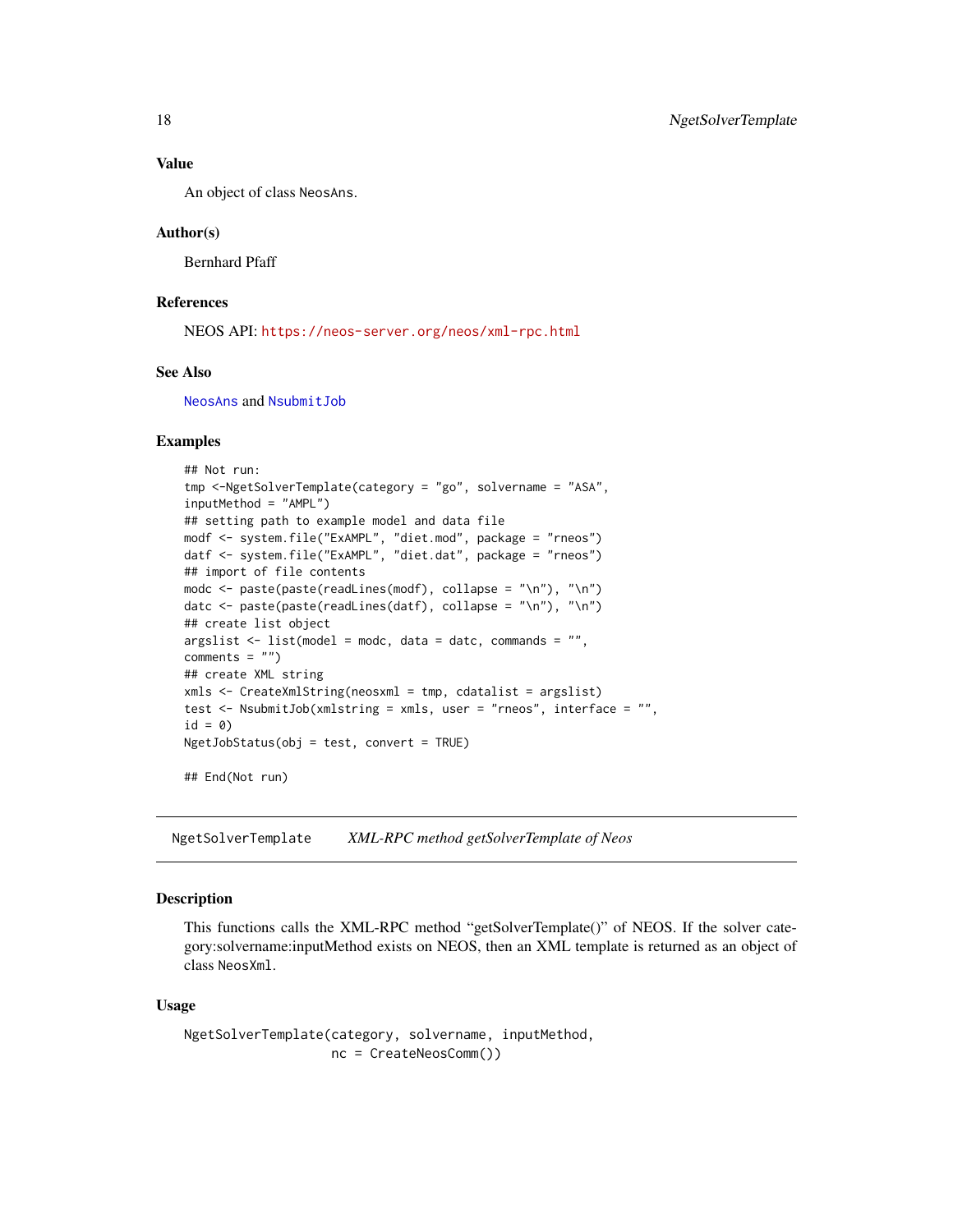#### <span id="page-18-0"></span>Nhelp 2008 2012 2022 2023 2024 2022 2022 2023 2024 2022 2023 2024 2022 2023 2024 2022 2023 2024 2022 2023 2024

### Arguments

| category    | Character, the abbreviation of a category                                                                                                        |
|-------------|--------------------------------------------------------------------------------------------------------------------------------------------------|
| solvername  | Character, the name of the solver to be used.                                                                                                    |
| inputMethod | Character, the name of the solver for which the xml-template shall be returned.                                                                  |
| nc.         | Object of class NeosComm: By default, this argument is set by calling CreateNeosComm()<br>and thereby using the default values of this function. |

### Value

An object of class NeosXml.

### Author(s)

Bernhard Pfaff

### References

NEOS API: <https://neos-server.org/neos/xml-rpc.html>

### See Also

[NeosXml](#page-9-1), [NlistAllSolvers](#page-20-1) and [CreateNeosComm](#page-1-1)

### Examples

```
## Not run:
NgetSolverTemplate(category = "go", solvername = "ASA", inputMethod = "AMPL")
## End(Not run)
```
Nhelp *XML-RPC method help of Neos*

### Description

This functions calls the XML-RPC method "help()" of NEOS and returns an object of class NeosAns.

### Usage

Nhelp(convert = TRUE, nc = CreateNeosComm())

### Arguments

| convert | Logical, if convert = TRUE (the default) the value of the returned XML-RPC             |
|---------|----------------------------------------------------------------------------------------|
|         | result is extracted and returned as character, otherwise the XML-RPC string is         |
|         | returned.                                                                              |
| nc      | Object of class NeosComm: By default, this argument is set by calling CreateNeosComm() |
|         | and thereby using the default values of this function.                                 |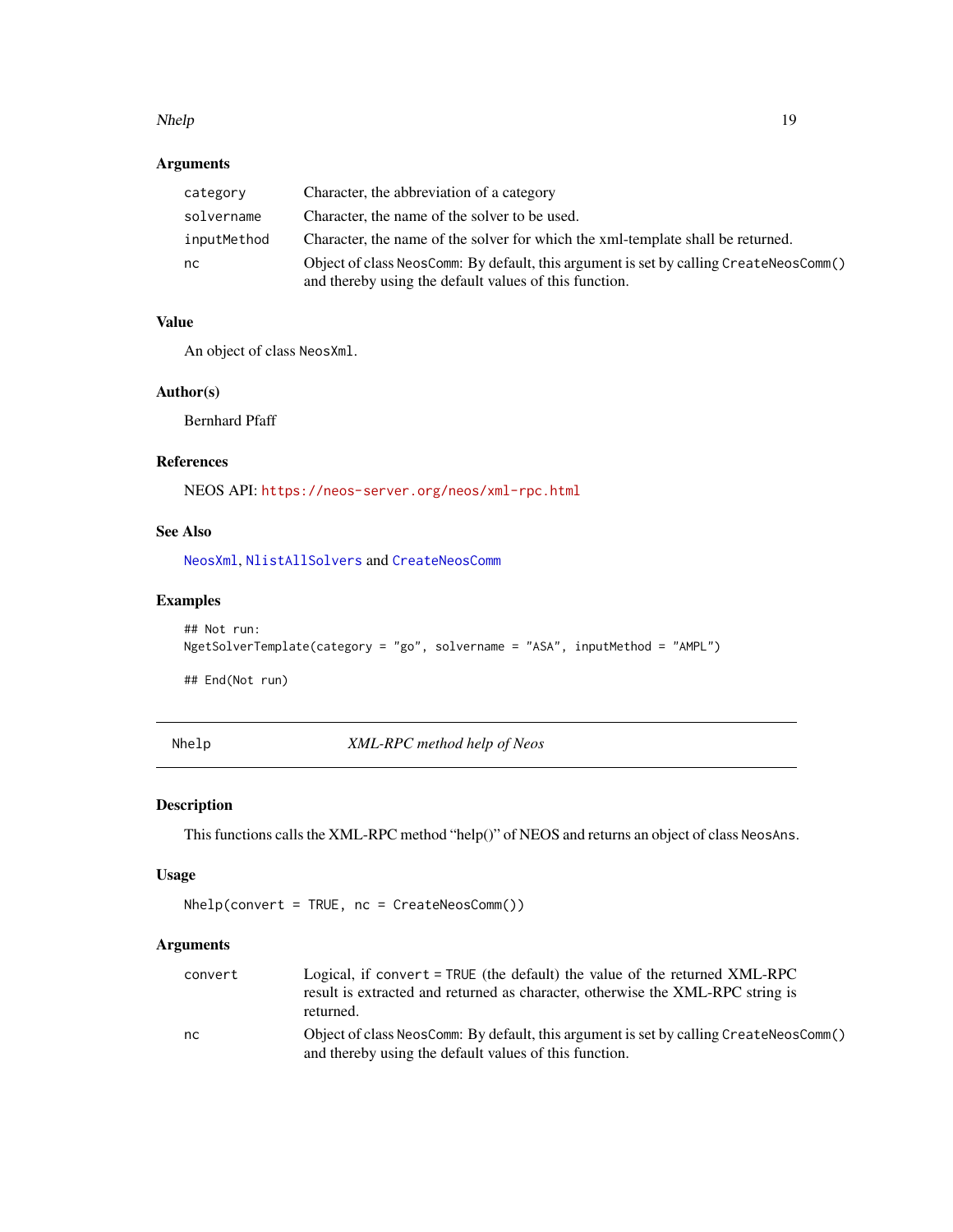### <span id="page-19-0"></span>Value

An object of class NeosAns.

#### Author(s)

Bernhard Pfaff

### References

NEOS API: <https://neos-server.org/neos/xml-rpc.html>

### See Also

[NeosAns](#page-5-1) and [CreateNeosComm](#page-1-1)

### Examples

## Not run:

Nhelp()

## End(Not run)

NkillJob *XML-RPC method killJob of Neos*

#### Description

This method is used to cancel a job submission running on NEOS (or waiting to run on NEOS). The job password is required to prevent abuse of this function (extracted from relevant slot of obj). This functions calls the XML-RPC method "killJob()" of NEOS and returns an object of class NeosAns.

#### Usage

NkillJob(obj, killmsg = NULL, convert = TRUE)

### Arguments

| obi     | Object of class NeosJob, as returned by the function NsubmitJob.                                                                                                          |
|---------|---------------------------------------------------------------------------------------------------------------------------------------------------------------------------|
| killmsg | Character, optional description.                                                                                                                                          |
| convert | Logical, if convert = TRUE (the default) the value of the returned XML-RPC<br>result is extracted and returned as character, otherwise the XML-RPC string is<br>returned. |

### Value

An object of class NeosAns containing the returned message from NEOS.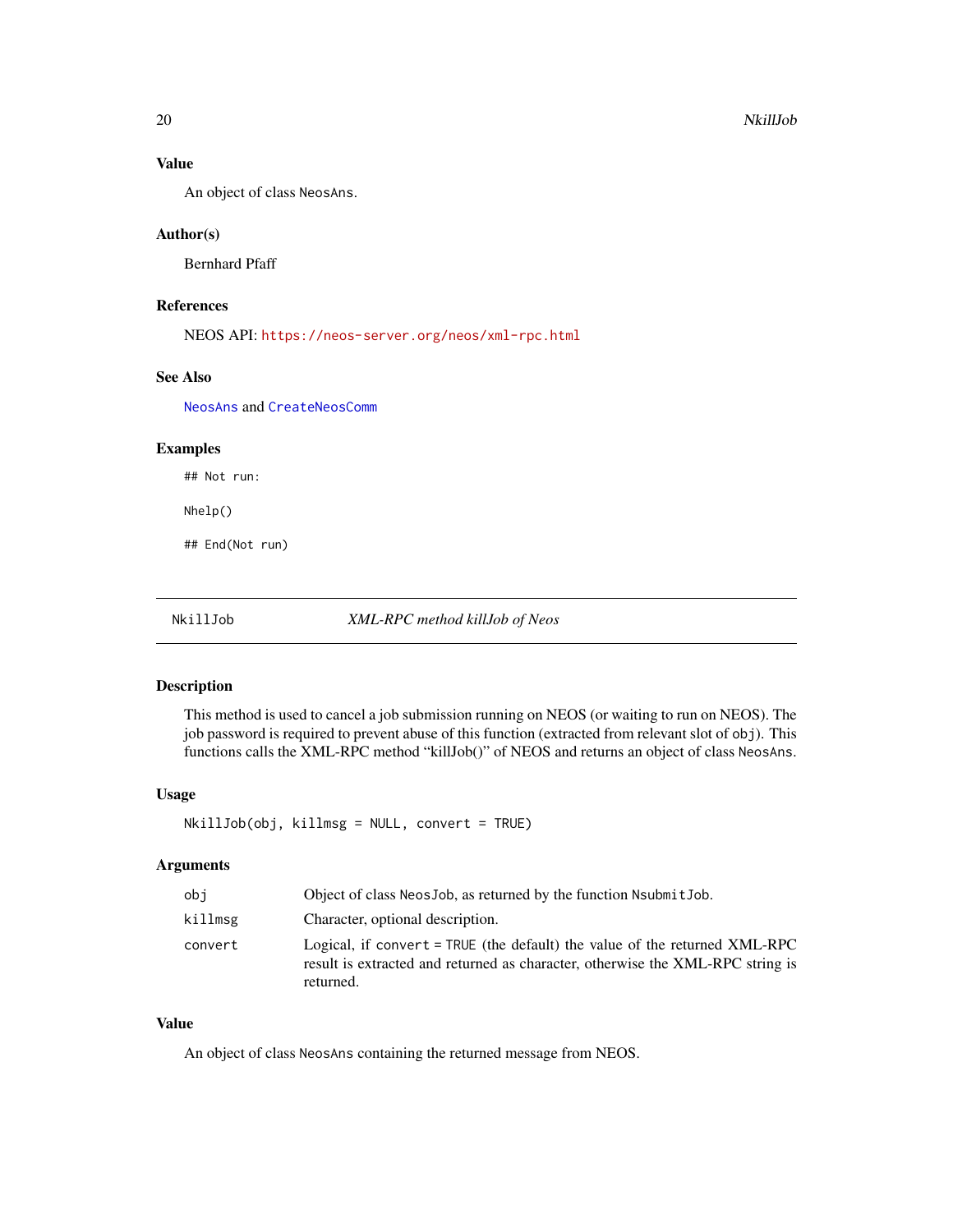### <span id="page-20-0"></span>NlistAllSolvers 21

### Author(s)

Bernhard Pfaff

### References

NEOS API: <https://neos-server.org/neos/xml-rpc.html>

### See Also

[NeosAns](#page-5-1) and [NeosJob](#page-7-1)

<span id="page-20-1"></span>NlistAllSolvers *XML-RPC method listAllSolvers of Neos*

### Description

This functions calls the XML-RPC method "listAllSolvers()" of NEOS and returns an object of class NeosAns; a list of category:solver:inputMethod.

### Usage

```
NlistAllSolvers(convert = TRUE, nc = CreateNeosComm())
```
### Arguments

| convert | Logical, if convert = TRUE (the default) the value of the returned XML-RPC             |
|---------|----------------------------------------------------------------------------------------|
|         | result is extracted and returned as character, otherwise the XML-RPC string is         |
|         | returned.                                                                              |
| nc      | Object of class NeosComm: By default, this argument is set by calling CreateNeosComm() |
|         | and thereby using the default values of this function.                                 |

#### Value

An object of class NeosAns.

#### Author(s)

Bernhard Pfaff

### References

NEOS API: <https://neos-server.org/neos/xml-rpc.html>

### See Also

[NeosAns](#page-5-1) and [CreateNeosComm](#page-1-1)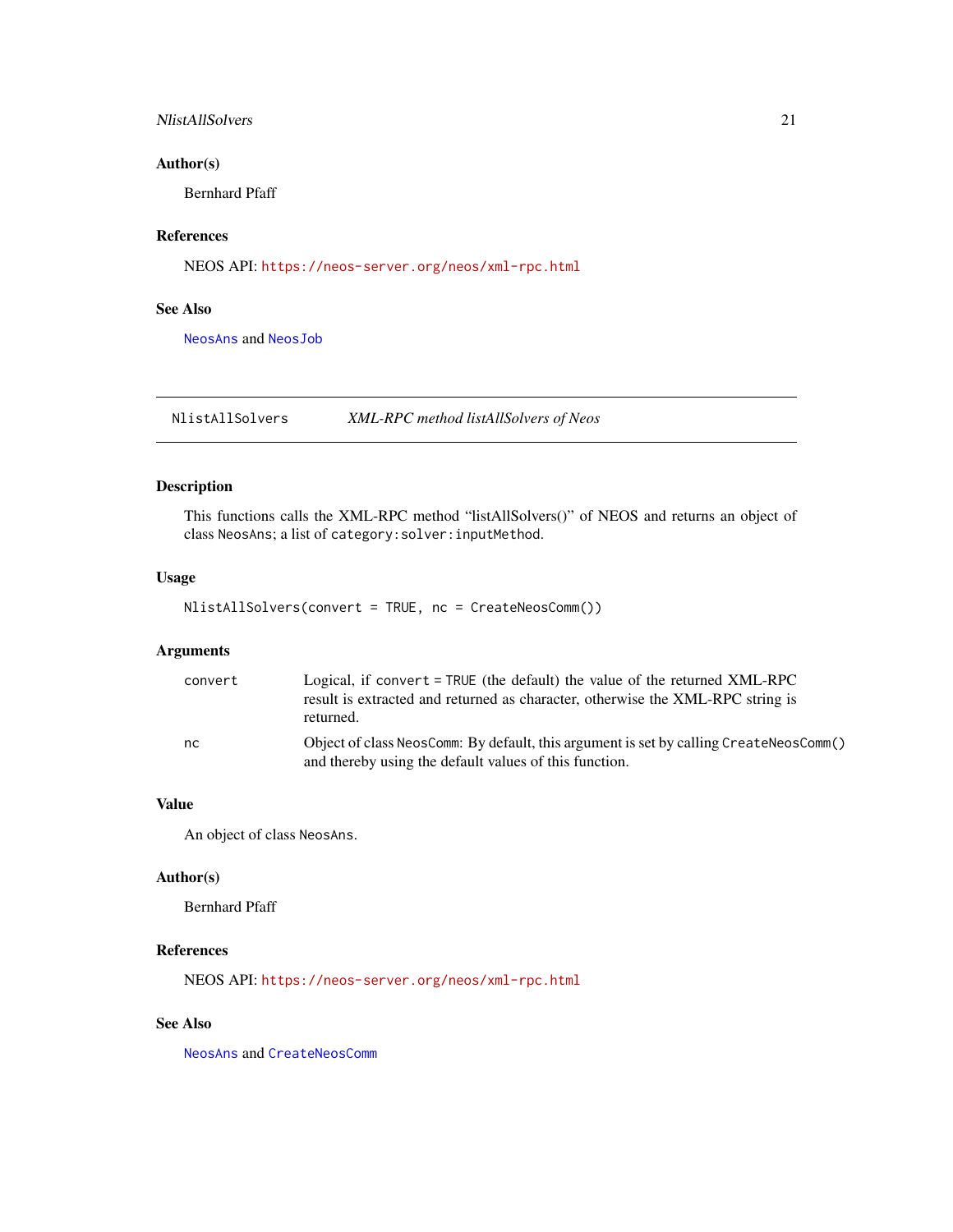### Examples

## Not run:

```
NlistAllSolvers()
```
## End(Not run)

<span id="page-21-1"></span>NlistCategories *XML-RPC method listCategories of Neos*

### Description

This functions calls the XML-RPC method "listCategories()" of NEOS and returns an object of class NeosAns; a dictionary with entries ('abbreviated name':'full name',...).

### Usage

```
NlistCategories(convert = TRUE, nc = CreateNeosComm())
```
### Arguments

| convert | Logical, if convert $=$ TRUE (the default) the value of the returned XML-RPC           |
|---------|----------------------------------------------------------------------------------------|
|         | result is extracted and returned as character, otherwise the XML-RPC string is         |
|         | returned.                                                                              |
| nc      | Object of class NeosComm: By default, this argument is set by calling CreateNeosComm() |
|         | and thereby using the default values of this function.                                 |

### Value

An object of class NeosAns.

### Author(s)

Bernhard Pfaff

#### References

NEOS API: <https://neos-server.org/neos/xml-rpc.html>

### See Also

[NeosAns](#page-5-1) and [CreateNeosComm](#page-1-1)

### Examples

## Not run:

NlistCategories()

<span id="page-21-0"></span>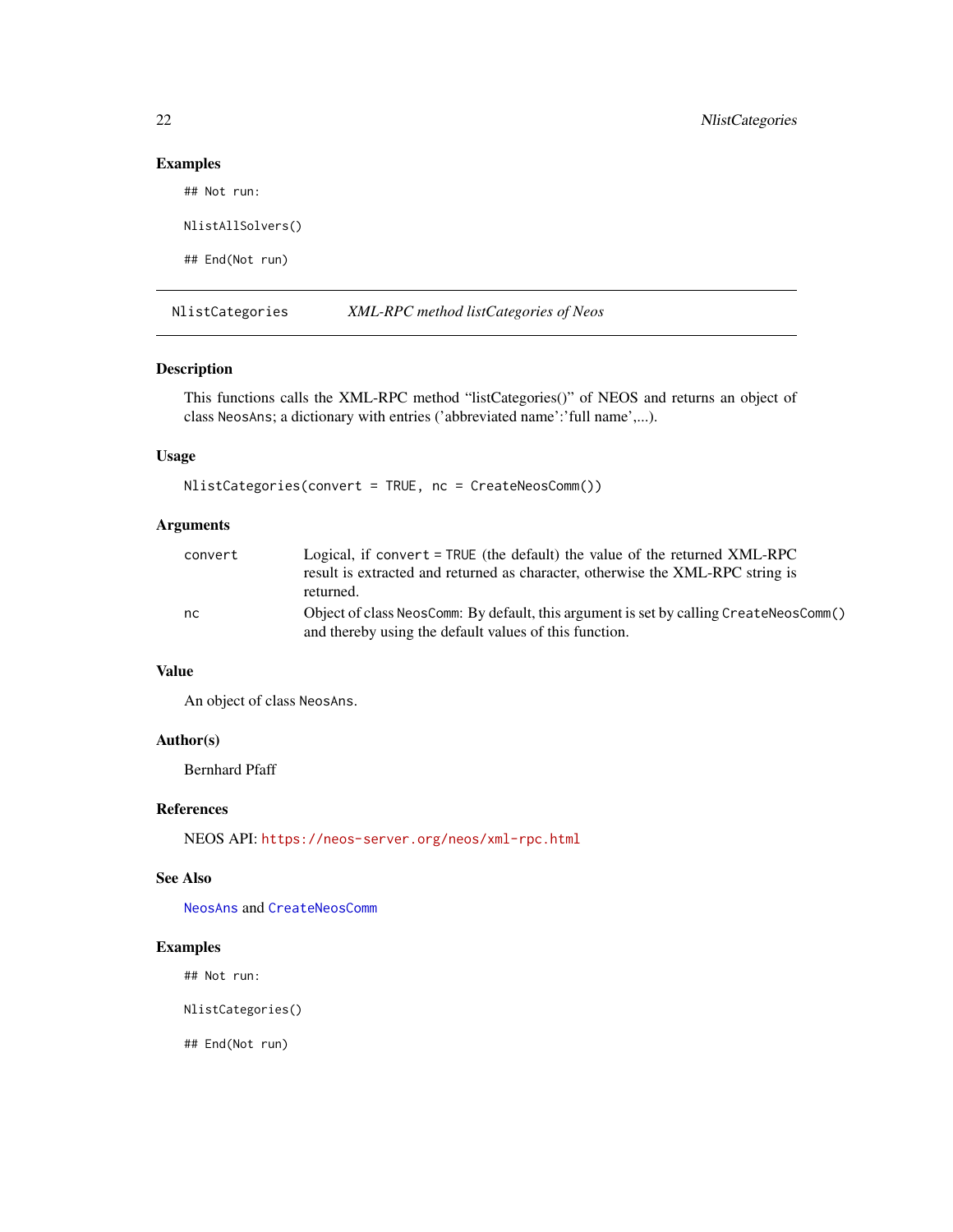<span id="page-22-0"></span>NlistSolversInCategory

*XML-RPC method listSolversInCategory of Neos*

### Description

This functions calls the XML-RPC method "listSolversInCategory()" of NEOS and returns an object of class NeosAns. The returned content is a list of solver:input for every solver in the category (category can be abbreviation or full\\_name).

#### Usage

```
NlistSolversInCategory(category, convert = TRUE,
                       nc = CreateNeosComm())
```
### Arguments

| category | Character, the abbreviation of a category                                                                                                                                   |
|----------|-----------------------------------------------------------------------------------------------------------------------------------------------------------------------------|
| convert  | Logical, if convert $=$ TRUE (the default) the value of the returned XML-RPC<br>result is extracted and returned as character, otherwise the XML-RPC string is<br>returned. |
| nc       | Object of class NeosComm: By default, this argument is set by calling CreateNeosComm()<br>and thereby using the default values of this function.                            |

#### Value

An object of class NeosAns.

### Author(s)

Bernhard Pfaff

### References

NEOS API: <https://neos-server.org/neos/xml-rpc.html>

#### See Also

[NeosAns](#page-5-1), [NlistCategories](#page-21-1) and [CreateNeosComm](#page-1-1)

### Examples

```
## Not run:
NlistSolversInCategory(category = "go")
```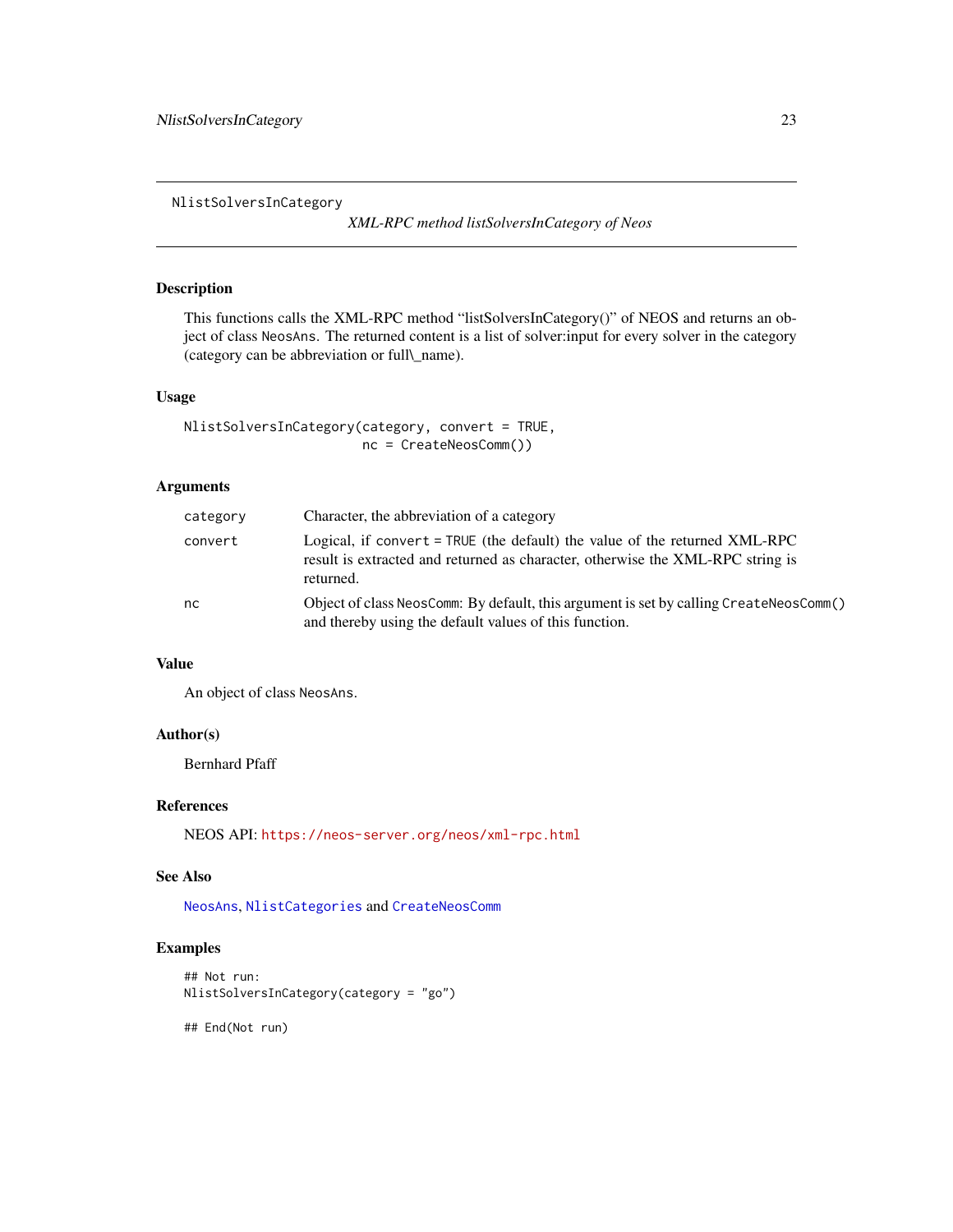<span id="page-23-0"></span>

This functions calls the XML-RPC method "ping()" of NEOS and returns an object of class NeosAns. It is verified that this NeosServer is running and a message 'NeosServer is alive' is returned.

### Usage

Nping(convert = TRUE, nc = CreateNeosComm())

### Arguments

| convert | Logical, if convert = TRUE (the default) the value of the returned XML-RPC<br>result is extracted and returned as character, otherwise the XML-RPC string is<br>returned. |
|---------|---------------------------------------------------------------------------------------------------------------------------------------------------------------------------|
| nc      | Object of class NeosComm: By default, this argument is set by calling CreateNeosComm()<br>and thereby using the default values of this function.                          |

### Value

An object of class NeosAns.

### Author(s)

Bernhard Pfaff

#### References

NEOS API: <https://neos-server.org/neos/xml-rpc.html>

#### See Also

[NeosAns](#page-5-1), [NlistCategories](#page-21-1) and [CreateNeosComm](#page-1-1)

### Examples

## Not run: Nping()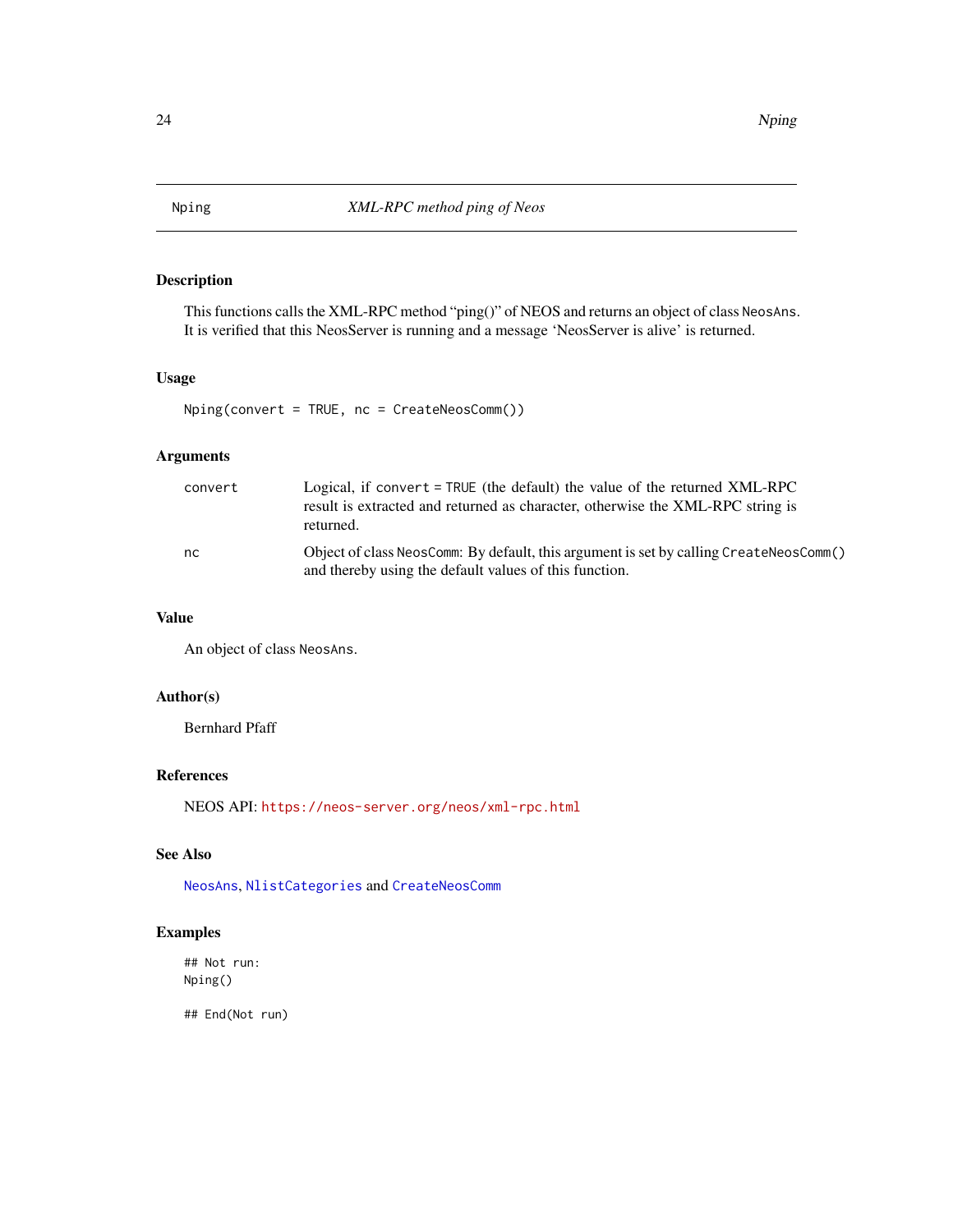<span id="page-24-0"></span>

This functions calls the XML-RPC method "printQueue()" of NEOS and returns an object of class NeosAns, which is a string containing the current NEOS jobs.

### Usage

```
NprintQueue(convert = TRUE, nc = CreateNeosComm())
```
### Arguments

| convert | Logical, if convert = TRUE (the default) the value of the returned XML-RPC<br>result is extracted and returned as character, otherwise the XML-RPC string is<br>returned. |
|---------|---------------------------------------------------------------------------------------------------------------------------------------------------------------------------|
| nc.     | Object of class NeosComm: By default, this argument is set by calling CreateNeosComm()<br>and thereby using the default values of this function.                          |

#### Value

An object of class NeosAns.

### Author(s)

Bernhard Pfaff

### References

NEOS API: <https://neos-server.org/neos/xml-rpc.html>

### See Also

[NeosAns](#page-5-1) and [CreateNeosComm](#page-1-1)

### Examples

## Not run:

NprintQueue()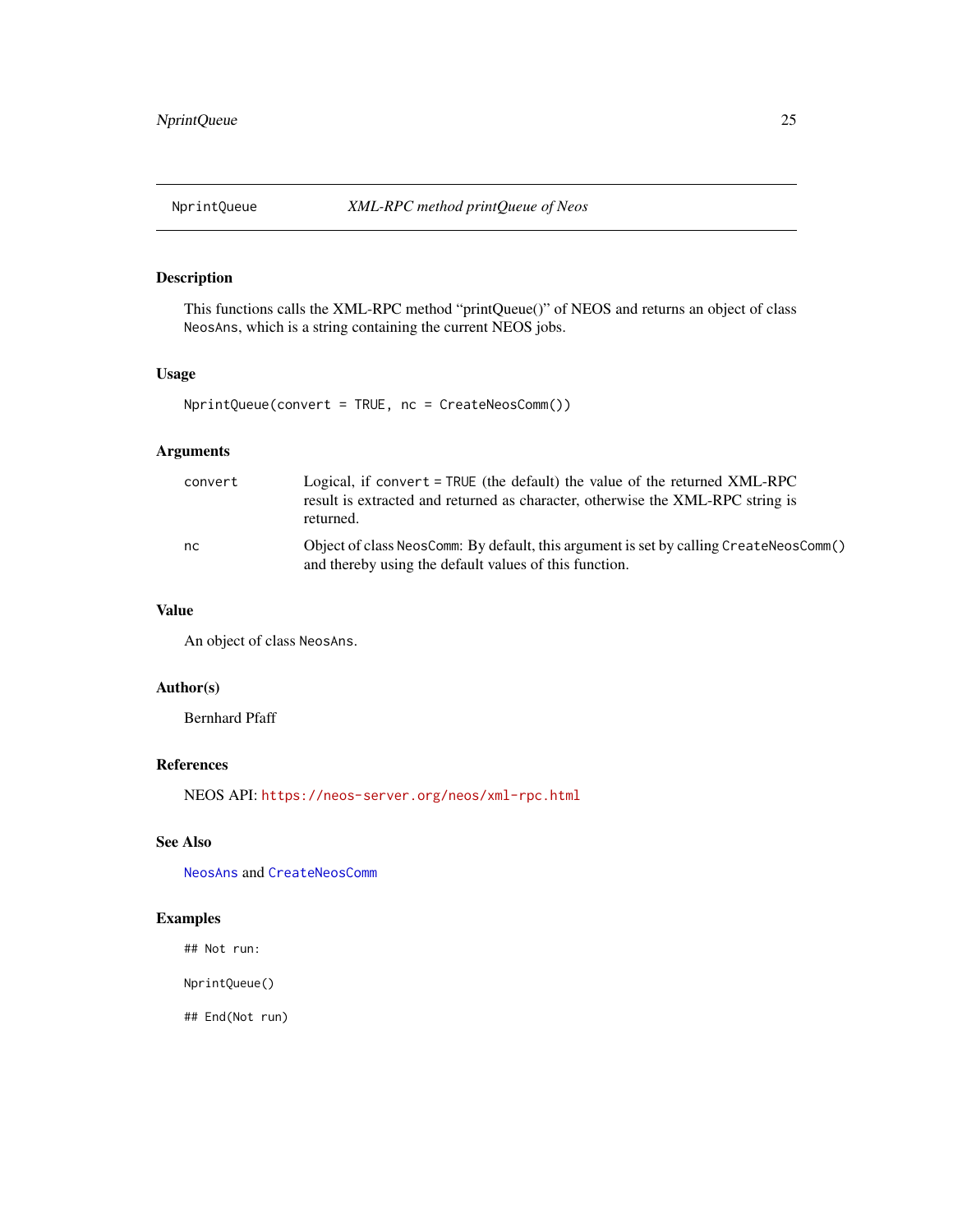<span id="page-25-1"></span><span id="page-25-0"></span>

This functions calls the XML-RPC method "submitJob()" of NEOS and returns an object of class NeosJob.

### Usage

```
NsubmitJob(xmlstring, user = "rneos", interface = "",
           id = 0, nc = CreateNeosComm())
```
### Arguments

| xmlstring | Character, the xml string according to the solver's template and filled withe the<br>user's optimisation data.                                   |
|-----------|--------------------------------------------------------------------------------------------------------------------------------------------------|
| user      | Character, the name of the user; for certain optimizers an email address is re-<br>quired.                                                       |
| interface | Character, the name of the interface.                                                                                                            |
| id        | Integer, an identifier for the submitted job.                                                                                                    |
| nc.       | Object of class NeosComm: By default, this argument is set by calling CreateNeosComm()<br>and thereby using the default values of this function. |

### Value

An object of class NeosJob.

### Author(s)

Bernhard Pfaff

### References

NEOS API: <https://neos-server.org/neos/xml-rpc.html>

#### See Also

[NeosJob](#page-7-1), [CreateXmlString](#page-2-1) and [NgetSolverTemplate](#page-17-1)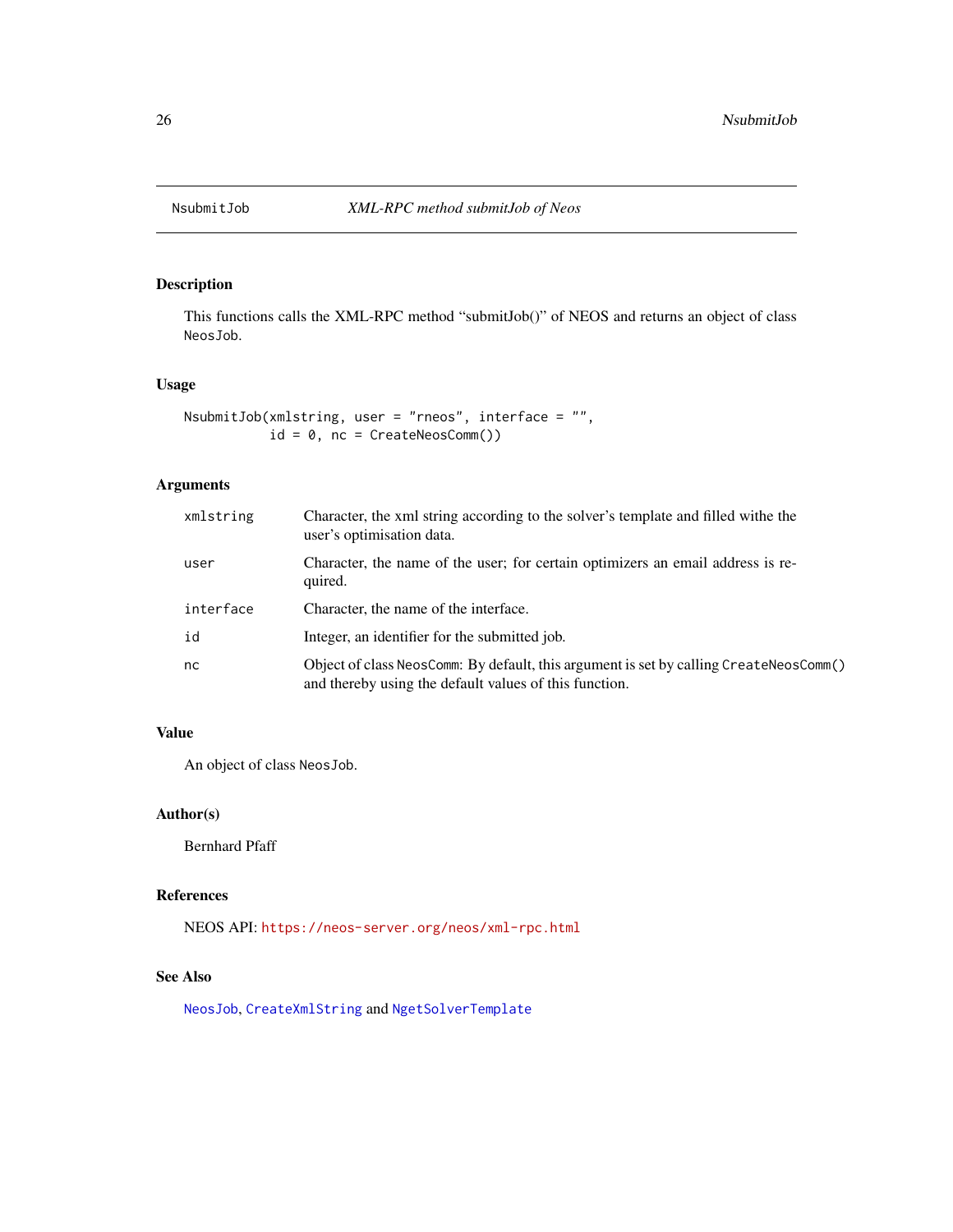<span id="page-26-0"></span>This functions calls the XML-RPC method "version()" of NEOS and returns an object of class NeosAns, which is a string containing the version number of the NEOS server.

### Usage

```
Nversion(convert = TRUE, nc = CreateNeosComm())
```
### Arguments

| convert | Logical, if convert $=$ TRUE (the default) the value of the returned XML-RPC<br>result is extracted and returned as character, otherwise the XML-RPC string is<br>returned. |
|---------|-----------------------------------------------------------------------------------------------------------------------------------------------------------------------------|
| nc.     | Object of class NeosComm: By default, this argument is set by calling CreateNeosComm()<br>and thereby using the default values of this function.                            |

#### Value

An object of class NeosAns.

### Author(s)

Bernhard Pfaff

### References

NEOS API: <https://neos-server.org/neos/xml-rpc.html>

### See Also

[NeosAns](#page-5-1) and [CreateNeosComm](#page-1-1)

### Examples

## Not run:

Nversion()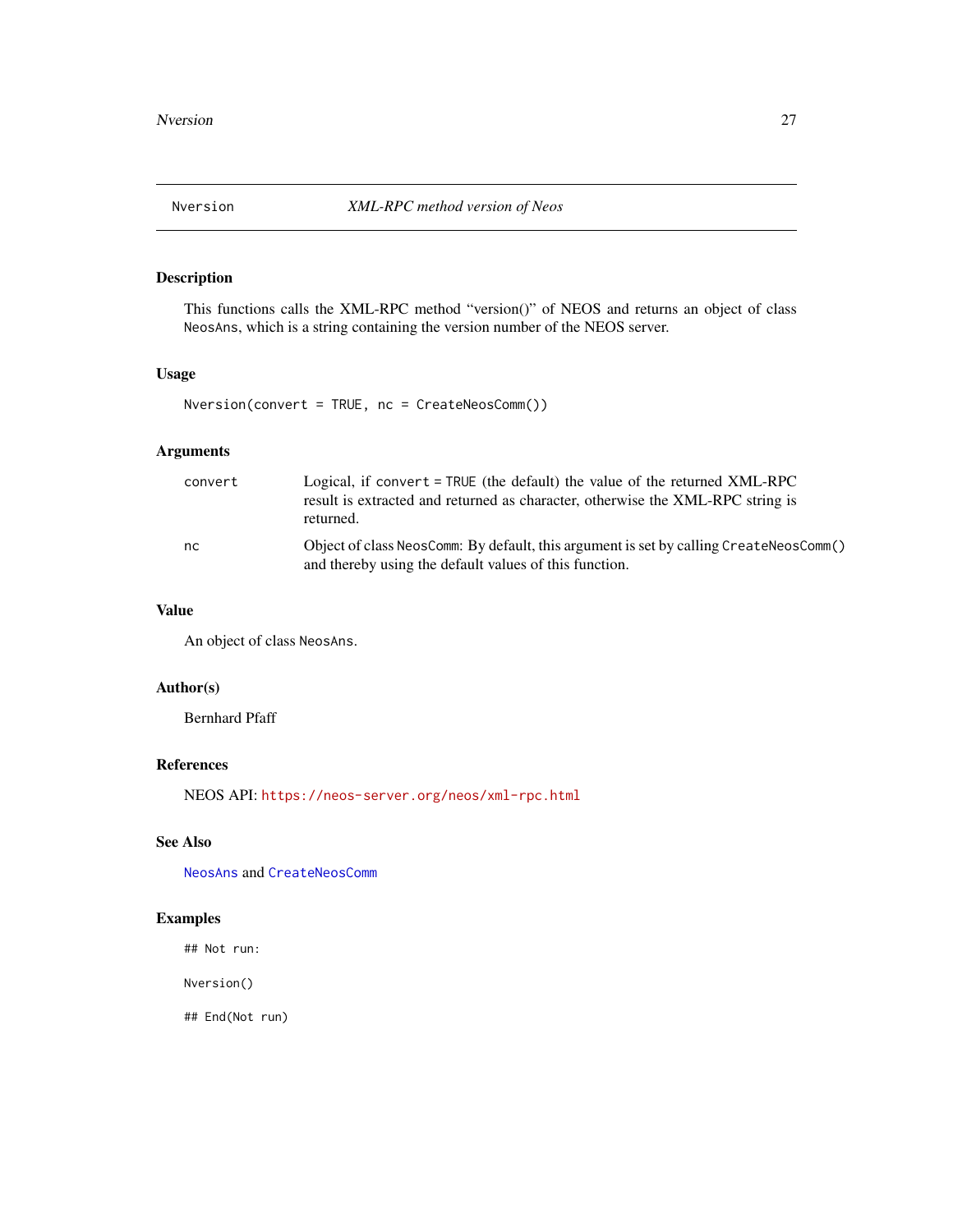<span id="page-27-0"></span>

This functions calls the XML-RPC method "welcome()" of NEOS and returns an object of class NeosAns, which is a welcome message (string).

### Usage

Nwelcome(convert = TRUE, nc = CreateNeosComm())

### Arguments

| convert | Logical, if convert = TRUE (the default) the value of the returned XML-RPC<br>result is extracted and returned as character, otherwise the XML-RPC string is<br>returned. |
|---------|---------------------------------------------------------------------------------------------------------------------------------------------------------------------------|
| nc      | Object of class NeosComm: By default, this argument is set by calling CreateNeosComm()<br>and thereby using the default values of this function.                          |

### Value

An object of class NeosAns.

### Author(s)

Bernhard Pfaff

#### References

NEOS API: <https://neos-server.org/neos/xml-rpc.html>

### See Also

[NeosAns](#page-5-1) and [CreateNeosComm](#page-1-1)

### Examples

## Not run: Nwelcome()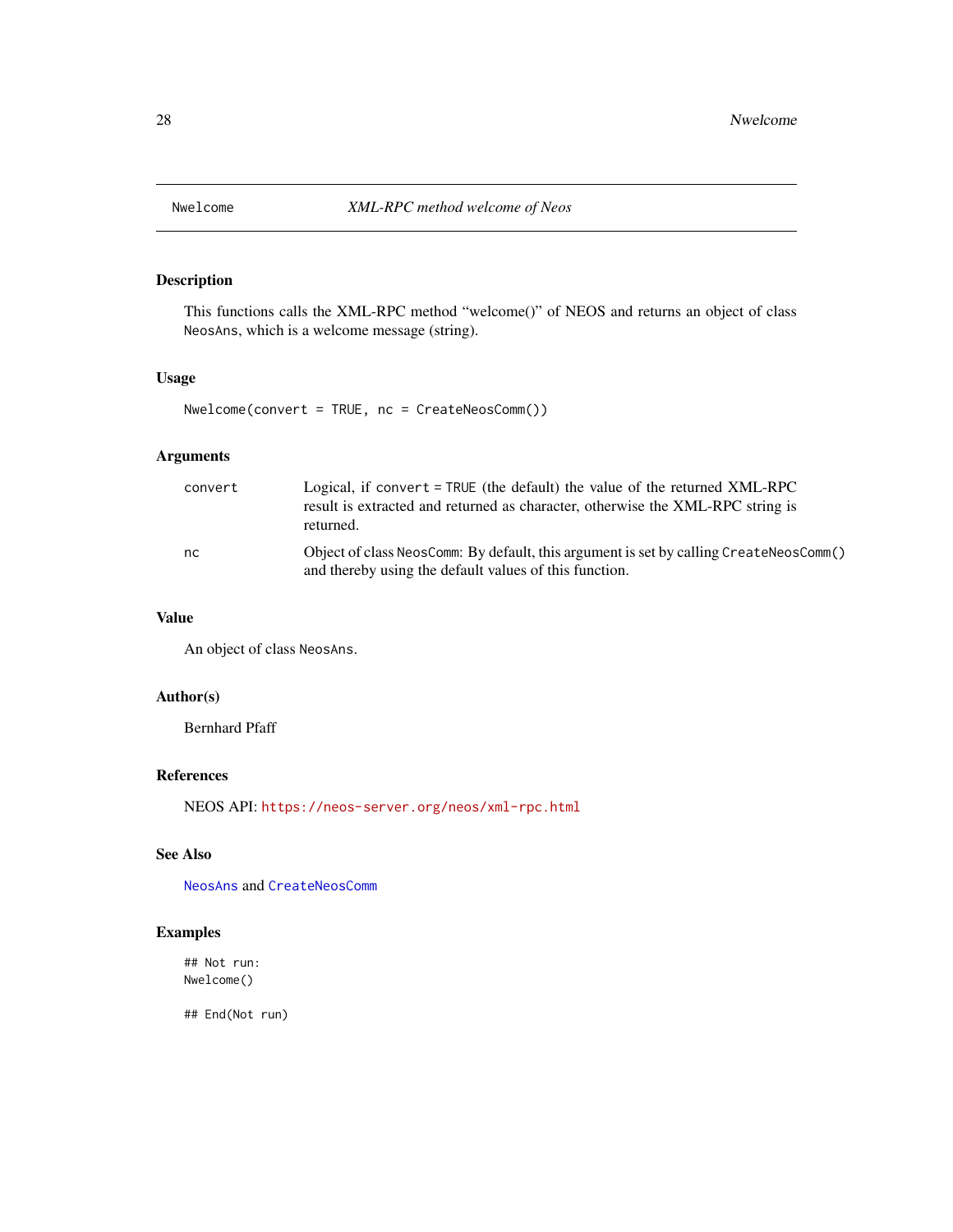<span id="page-28-0"></span>

This function and its methods convert R objects to XML for use in XML-RPC requests.

#### Usage

```
rpc.serialize(x, ...)
```
#### Arguments

| X        | the R object to be serialized in XML-RPC format |
|----------|-------------------------------------------------|
| $\cdots$ | additional parameters understood by methods     |

### Value

An XMLInternalNode object representing the XML content.

### Author(s)

Duncan Temple Lang

### References

The XML-RPC specification at <http://www.xmlrpc.com/spec.md>.

#### See Also

[xml.rpc](#page-28-1)

<span id="page-28-1"></span>xml.rpc *Invoke XML-RPC method from R*

### Description

This function can be used to invoke a method provided by an XML-RPC (remote procedure call) server. It can pass R objects in the request by serializing them to XML format and also converts the result back to R.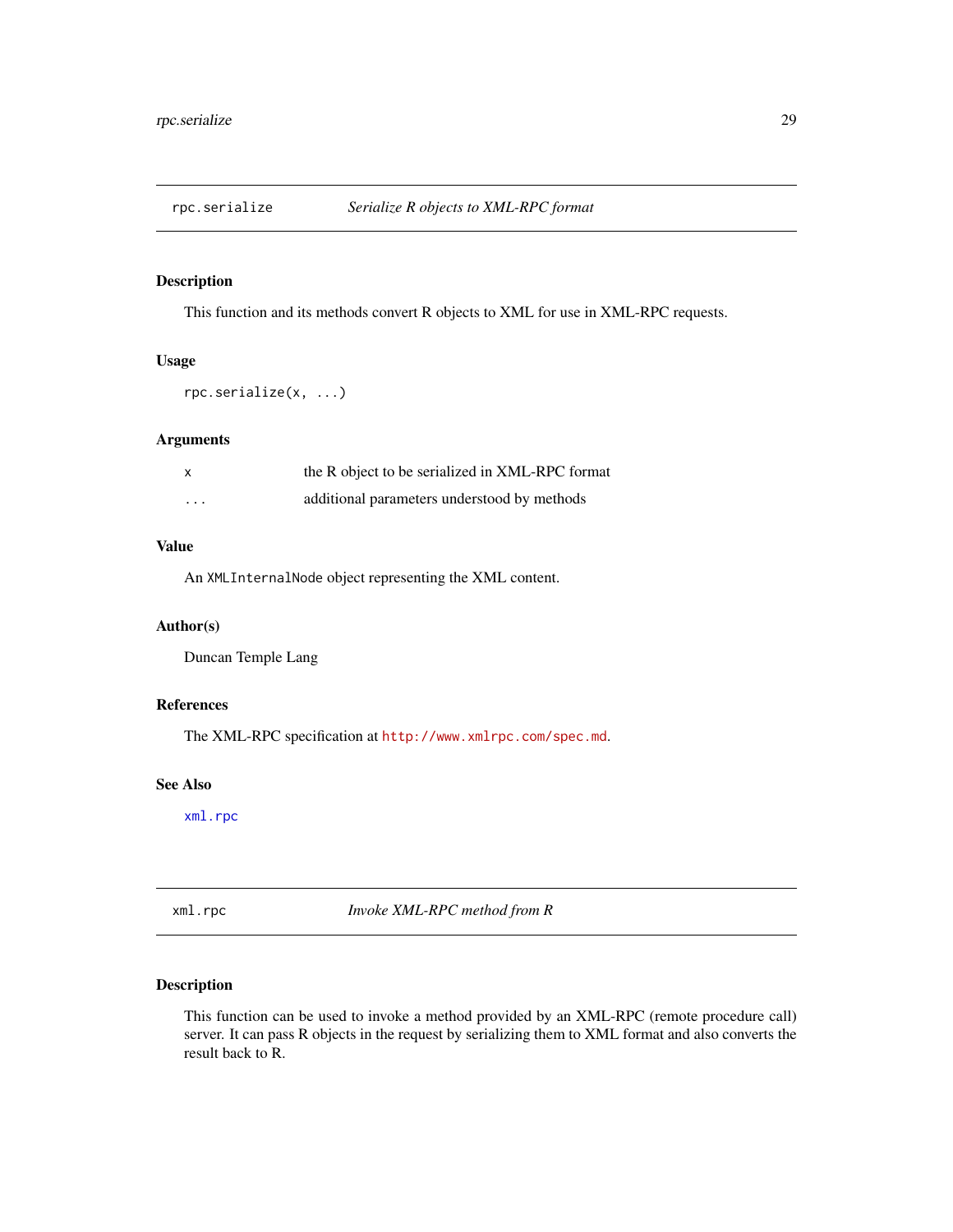#### <span id="page-29-0"></span>Usage

```
xml.rpc(url, method, ..., args = list(...), opts = list(),.defaultOpts = list(httpheader = c("Content-Type" = "text/xml"),
                            followlocation = TRUE,
                           useragent = useragent),
         .convert = TRUE, .curl = getCurlHandle(),
         useragent = "R-XMLRPC")
```
#### Arguments

| url          | the URL of the XML-RPC server                                                                                                                                                                                                  |
|--------------|--------------------------------------------------------------------------------------------------------------------------------------------------------------------------------------------------------------------------------|
| method       | a string giving the name of the XML-RPC method to invoke                                                                                                                                                                       |
| $\ddotsc$    | a collection of argument values n                                                                                                                                                                                              |
| .args        | an alternative way to specify the collection (list) of arguments                                                                                                                                                               |
| .opts        | a list of options passed on to postForm. This is for the caller to specify server-<br>specific curl options as opposed to general XML-RPC options which are set via<br>.defaultOpts.                                           |
| .defaultOpts | standard/default RCurl options used when making this call                                                                                                                                                                      |
| .convert     | either a logical value indicating whether to perform the defailt conversion (via<br>convertToR) or not, or alternatively a function which is called with a string<br>giving the body of the HTTP response of the XML-RPC call. |
| .curl        | a CURLHandle object that the caller can specify to allow reusing existing han-<br>dles and connections. This can greatly improve efficiency.                                                                                   |
| useragent    | the string identifying the application that is reported to the Web server as making<br>the request.                                                                                                                            |

#### Value

If .convert is a logical value and TRUE, an R object giving the result of the XML-RPC method invocation. If .convert is FALSE, a string giving the body of the response.

If .convert is a function, it is called with the body of the XML-RPC response as a string.

### Author(s)

Duncan Temple Lang

#### References

<http://www.xmlrpc.com> [http://www.cafeconleche.org/books/xmljava/chapters/ch02s05](http://www.cafeconleche.org/books/xmljava/chapters/ch02s05.html). [html](http://www.cafeconleche.org/books/xmljava/chapters/ch02s05.html) for a DTD for XML-RPC and examples and discussion.

### See Also

[postForm](#page-0-0) [getURL](#page-0-0) and REST Web services SSOAP package.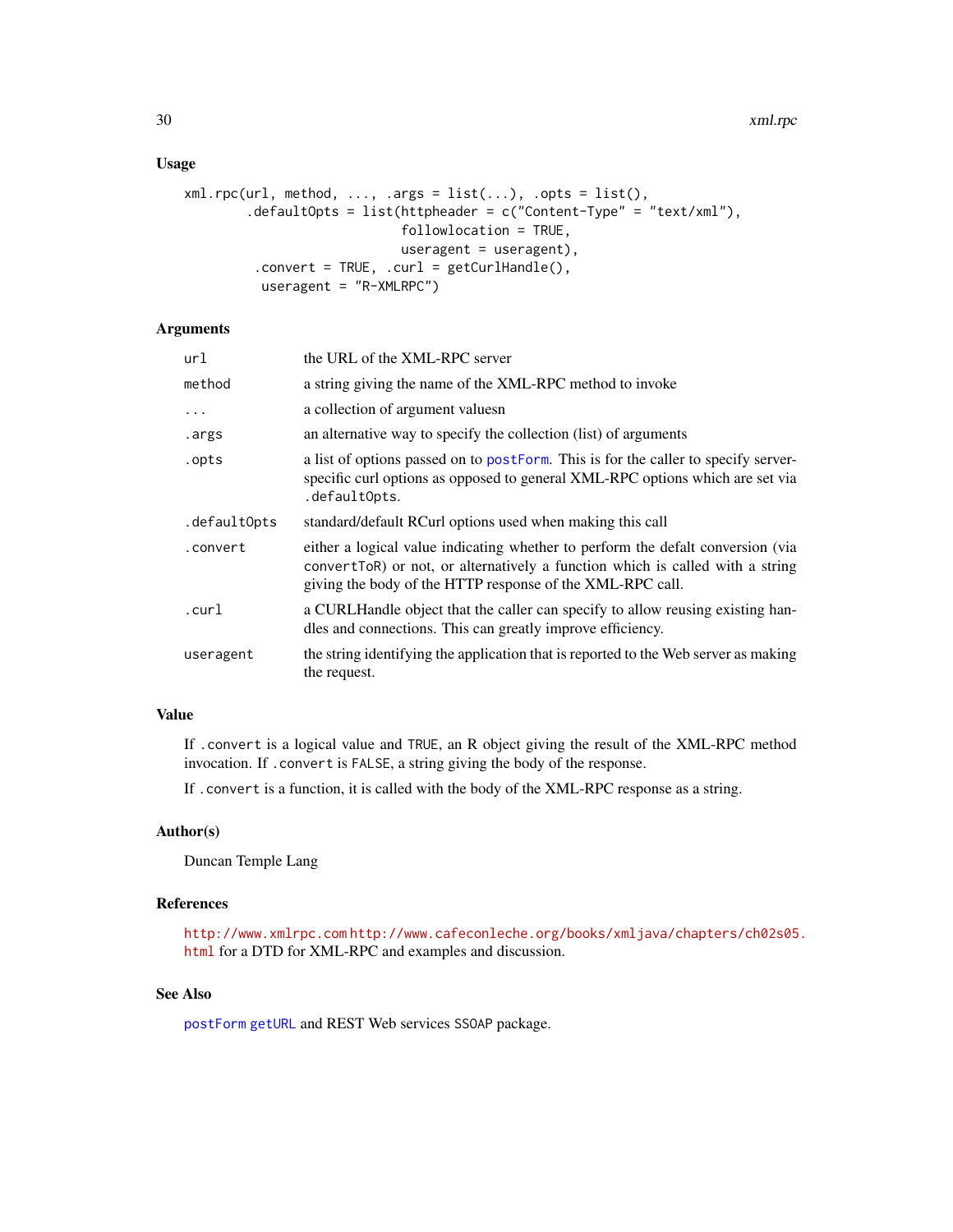<span id="page-30-0"></span>

The XMLRPCServer class is a means to identify a string as the URL of an XML-RPC server. We can then use this to invoke a method provided by the server either via a call to  $xml$ .rpc or via an expression of the form server\$methodName(arg1,arg2,...).

The XMLRPCServerConnection class allows us to associate a CURLHandle object with an XML-RPC server. This connection is then used in each of the calls to that server. This allows us to reuse a single curl connection to the server and also slightly simplifies passing it to each call.

### Usage

XMLRPCServer(url, curl = NULL, class = if (!is.null(curl)) "XMLRPCServerConnection" else "XMLRPCServer",  $\ldots$ , .opts =  $list(\ldots))$ 

### Arguments

| url      | the URL for the XML-RPC server.                                                                                                                                                                                                                                   |
|----------|-------------------------------------------------------------------------------------------------------------------------------------------------------------------------------------------------------------------------------------------------------------------|
| curl     | either a logical value indicating whether to create a new CURLHandle object, or<br>an instance of a CURLHandle or alternatively NULL. If CURL options are spec-<br>ified via the  or opts parameters, then a CURL handle is automatically<br>created using these. |
| class    | the name of the class to create.                                                                                                                                                                                                                                  |
| $\cdots$ | name=value pairs of CURL options that are used to create a new CURLHandle<br>object.                                                                                                                                                                              |
| .opts    | an alternative way to specify the CURL options for the handle to be created.                                                                                                                                                                                      |

### Value

An object of class given by the value of class.

#### Author(s)

Duncan Temple Lang

#### See Also

[xml.rpc](#page-28-1)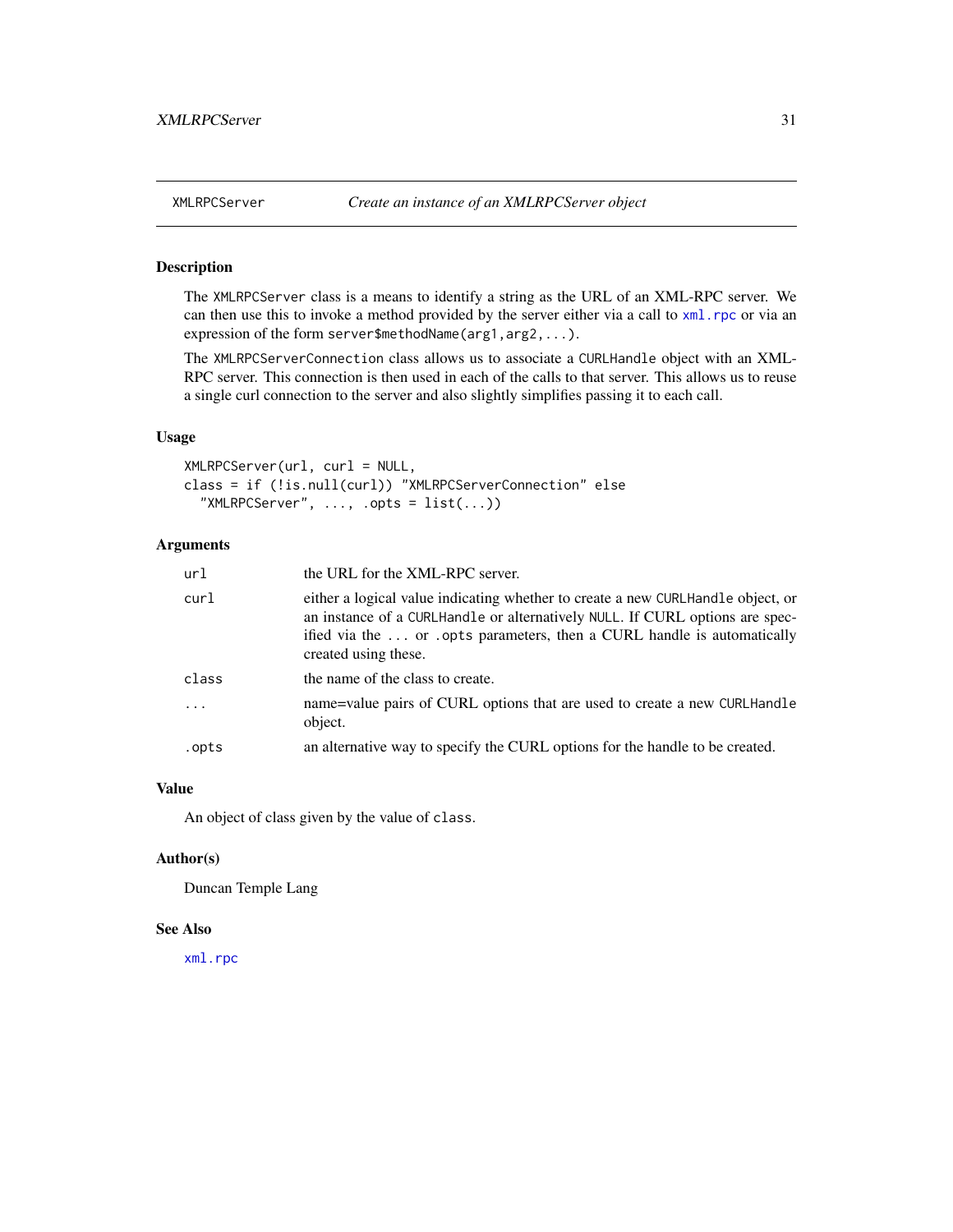# <span id="page-31-0"></span>**Index**

∗Topic IO CreateNeosComm, [2](#page-1-0) CreateXmlString, [3](#page-2-0) NemailHelp, [5](#page-4-0) NeosAns-class, [6](#page-5-0) NeosComm-class, [7](#page-6-0) NeosJob-class, [8](#page-7-0) NeosOff-class, [9](#page-8-0) NeosXml-class, [10](#page-9-0) NgetFinalResults, [11](#page-10-0) NgetFinalResultsNonBlocking, [12](#page-11-0) NgetIntermediateResults, [13](#page-12-0) NgetIntermediateResultsNonBlocking, [15](#page-14-0) NgetJobInfo, [16](#page-15-0) NgetJobStatus, [17](#page-16-0) NgetSolverTemplate, [18](#page-17-0) Nhelp, [19](#page-18-0) NkillJob, [20](#page-19-0) NlistAllSolvers, [21](#page-20-0) NlistCategories, [22](#page-21-0) NlistSolversInCategory, [23](#page-22-0) Nping, [24](#page-23-0) NprintQueue, [25](#page-24-0) NsubmitJob, [26](#page-25-0) Nversion, [27](#page-26-0) Nwelcome, [28](#page-27-0) rpc.serialize, [29](#page-28-0) xml.rpc, [29](#page-28-0) XMLRPCServer, [31](#page-30-0) ∗Topic classes NeosAns-class, [6](#page-5-0) NeosComm-class, [7](#page-6-0) NeosJob-class, [8](#page-7-0) NeosOff-class, [9](#page-8-0) NeosXml-class, [10](#page-9-0) ∗Topic programming rpc.serialize, [29](#page-28-0) xml.rpc, [29](#page-28-0)

\$,XMLRPCServer-method *(*XMLRPCServer*)*, [31](#page-30-0) \$,XMLRPCServerConnection-method *(*XMLRPCServer*)*, [31](#page-30-0) CreateNeosComm, [2,](#page-1-0) *[5](#page-4-0)*, *[7](#page-6-0)*, *[19](#page-18-0)[–25](#page-24-0)*, *[27,](#page-26-0) [28](#page-27-0)* CreateXmlString, [3,](#page-2-0) *[26](#page-25-0)* getCurlHandle, *[7](#page-6-0)* getURL, *[30](#page-29-0)* NemailHelp, [5](#page-4-0) NeosAns, *[5](#page-4-0)*, *[11](#page-10-0)*, *[13](#page-12-0)*, *[17,](#page-16-0) [18](#page-17-0)*, *[20](#page-19-0)[–25](#page-24-0)*, *[27,](#page-26-0) [28](#page-27-0)* NeosAns-class, [6](#page-5-0) NeosComm, *[3](#page-2-0)*, *[6](#page-5-0)*, *[10](#page-9-0)* NeosComm-class, [7](#page-6-0) NeosJob, *[17](#page-16-0)*, *[21](#page-20-0)*, *[26](#page-25-0)* NeosJob-class, [8](#page-7-0) NeosOff, *[14,](#page-13-0) [15](#page-14-0)* NeosOff-class, [9](#page-8-0) NeosXml, *[4](#page-3-0)*, *[19](#page-18-0)* NeosXml-class, [10](#page-9-0) NgetFinalResults, [11](#page-10-0) NgetFinalResultsNonBlocking, [12](#page-11-0) NgetIntermediateResults, [13](#page-12-0) NgetIntermediateResultsNonBlocking, [15](#page-14-0) NgetJobInfo, [16](#page-15-0) NgetJobStatus, *[17](#page-16-0)*, [17](#page-16-0) NgetSolverTemplate, *[4](#page-3-0)*, [18,](#page-17-0) *[26](#page-25-0)* Nhelp, [19](#page-18-0) NkillJob, [20](#page-19-0) NlistAllSolvers, *[19](#page-18-0)*, [21](#page-20-0) NlistCategories, [22,](#page-21-0) *[23,](#page-22-0) [24](#page-23-0)* NlistSolversInCategory, [23](#page-22-0) Nping, [24](#page-23-0) NprintQueue, [25](#page-24-0) NsubmitJob, *[11](#page-10-0)*, *[13](#page-12-0)[–15](#page-14-0)*, *[18](#page-17-0)*, [26](#page-25-0) Nversion, [27](#page-26-0) Nwelcome, [28](#page-27-0)

postForm, *[30](#page-29-0)*